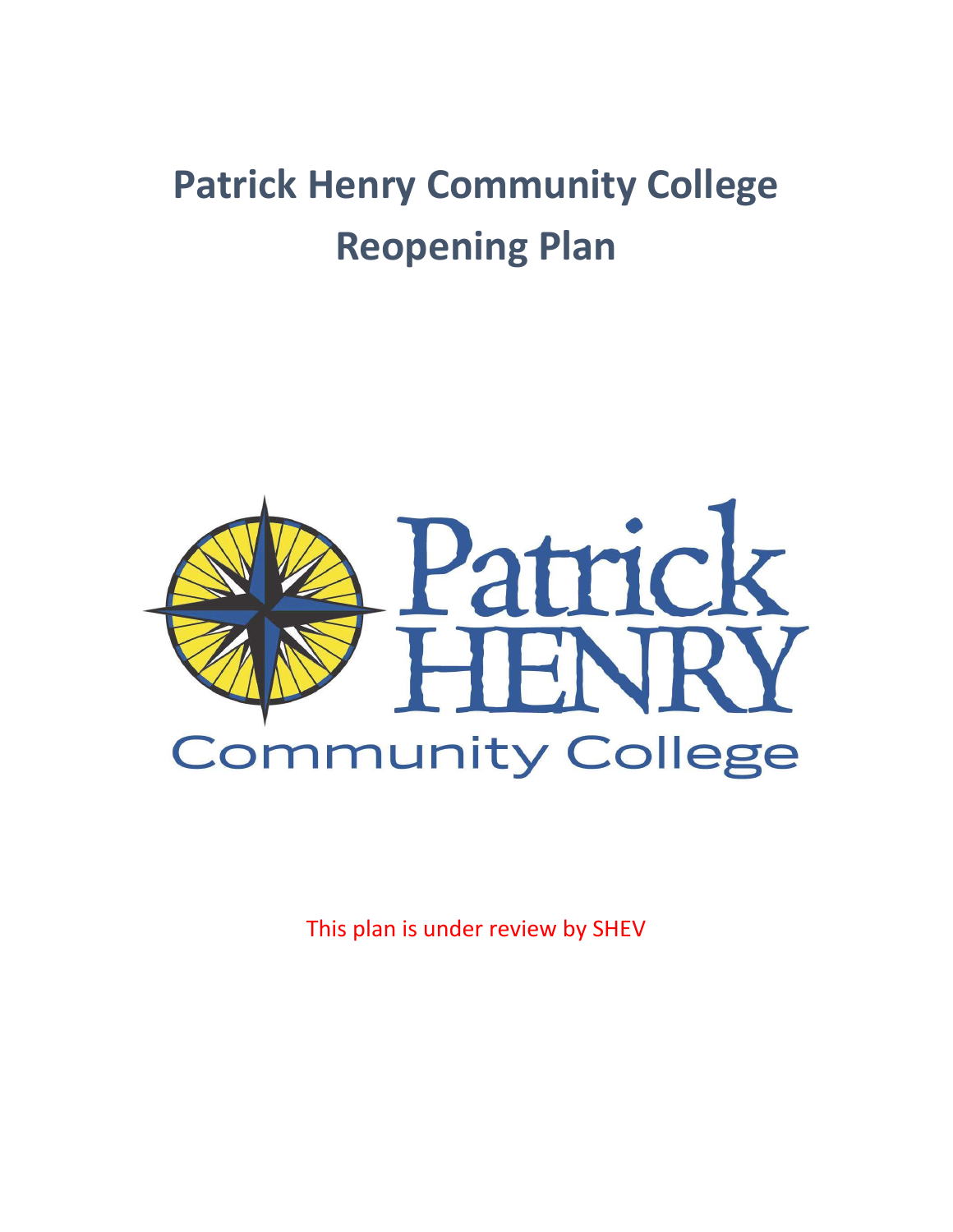### TABLE OF CONTENTS

| 4. Education/training of students: consider COVID-19 prevention education as part of student orientation. (hand                                                                                                                         |
|-----------------------------------------------------------------------------------------------------------------------------------------------------------------------------------------------------------------------------------------|
|                                                                                                                                                                                                                                         |
|                                                                                                                                                                                                                                         |
|                                                                                                                                                                                                                                         |
| c) Restrict occupancy/stagger use of communal, shared spaces such as classrooms, computer classrooms, and labs,<br>LRC Learning Computer Lab, Testing Center, Math Lab, Lester Library Reference Lab, etc. to ensure physical           |
|                                                                                                                                                                                                                                         |
| e) Strategies for food/dining areas should be consistent with plans to optimize physical distancing. Implement<br>engineering controls, including limiting the number of diners or other methods of crowd control, appropriate          |
|                                                                                                                                                                                                                                         |
| a) Cleaning and disinfection protocols to include frequently touched surfaces; transport vehicles; schedules for<br>increased cleaning, routine cleaning, and disinfection; ensuring adequate cleaning supplies and correct use/storage |
|                                                                                                                                                                                                                                         |
| c) Minimize shared objects and ensure adequate supplies to minimize sharing to the extent possible (e.g.                                                                                                                                |
|                                                                                                                                                                                                                                         |
|                                                                                                                                                                                                                                         |
| a) Policy options to support those at higher risk for severe illness to mitigate their exposure risk (e.g. telework,                                                                                                                    |
| b) Implement flexible sick leave policies and practices that enable faculty, staff, and students to stay home or self-                                                                                                                  |
|                                                                                                                                                                                                                                         |
|                                                                                                                                                                                                                                         |
| 10. Partnership and communication/information sharing with the local community, health systems and other                                                                                                                                |
|                                                                                                                                                                                                                                         |
| a) Plans submitted by each institution should include information on how it intends to teach/reinforce use of face                                                                                                                      |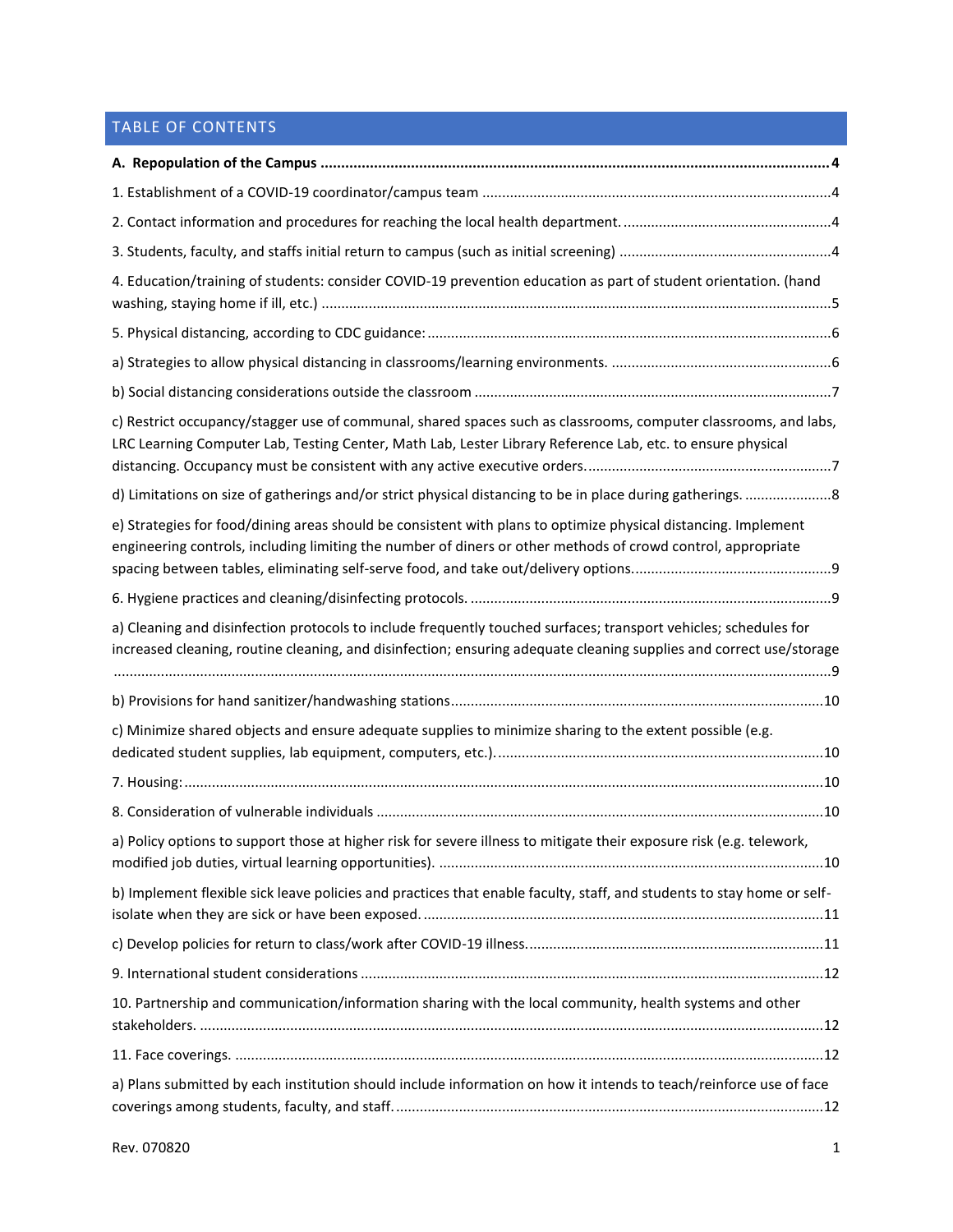| b) For faculty cloth face coverings should be worn in times when at least six feet physical distancing cannot be                                                                                                                                                                                                                             |
|----------------------------------------------------------------------------------------------------------------------------------------------------------------------------------------------------------------------------------------------------------------------------------------------------------------------------------------------|
| c) Students are required to wear cloth face coverings in times when at least six feet of physical distance cannot be                                                                                                                                                                                                                         |
| d) Institutions should consider adopting relevant business-sector guidance for staff regarding the use of face<br>coverings (e.g. fitness center, dining, student services, etc.). Face coverings should be worn in public facing areas                                                                                                      |
|                                                                                                                                                                                                                                                                                                                                              |
|                                                                                                                                                                                                                                                                                                                                              |
|                                                                                                                                                                                                                                                                                                                                              |
|                                                                                                                                                                                                                                                                                                                                              |
| d) SHS facility considerations such as waiting areas, signage, environmental management/cleaning, IT                                                                                                                                                                                                                                         |
| e) SHS administrative/staff considerations such as PPE, employee health program protocols, education/training of                                                                                                                                                                                                                             |
| f) SHS patient care considerations such as online appointments, strategies to limit shared objects (e.g. pens,<br>keypads), triage protocols, screening forms, patient screening procedures (e.g. for symptoms/temperature checks                                                                                                            |
| 14. Large events, including athletic events, and others such as ceremonies or performances 14                                                                                                                                                                                                                                                |
|                                                                                                                                                                                                                                                                                                                                              |
|                                                                                                                                                                                                                                                                                                                                              |
|                                                                                                                                                                                                                                                                                                                                              |
| 2. Campus level syndromic (disease) surveillance using electronic health record data or other disease surveillance                                                                                                                                                                                                                           |
| 3. Establishment of a testing strategy. Testing strategies should consider testing for all students, faculty or staff<br>with symptoms and access to testing for close contacts of cases as recommended by public health. Institutions may<br>consult with their local health department, local health systems and other relevant partners15 |
|                                                                                                                                                                                                                                                                                                                                              |
|                                                                                                                                                                                                                                                                                                                                              |
|                                                                                                                                                                                                                                                                                                                                              |
|                                                                                                                                                                                                                                                                                                                                              |
| 4. Partnership with local health systems to assure care for symptomatic individuals as needed. (e.g. a local health                                                                                                                                                                                                                          |
| D. Shutdown Considerations If Necessitated by Severe Conditions and/or Public Health Guidance  17                                                                                                                                                                                                                                            |
| 1. Plans regarding the criteria and process for campus dismissals or shutdowns. Decisions regarding dismissals and                                                                                                                                                                                                                           |
| 2. Nature of reduced campus activity in the event of severe conditions/public health direction or guidance. 18                                                                                                                                                                                                                               |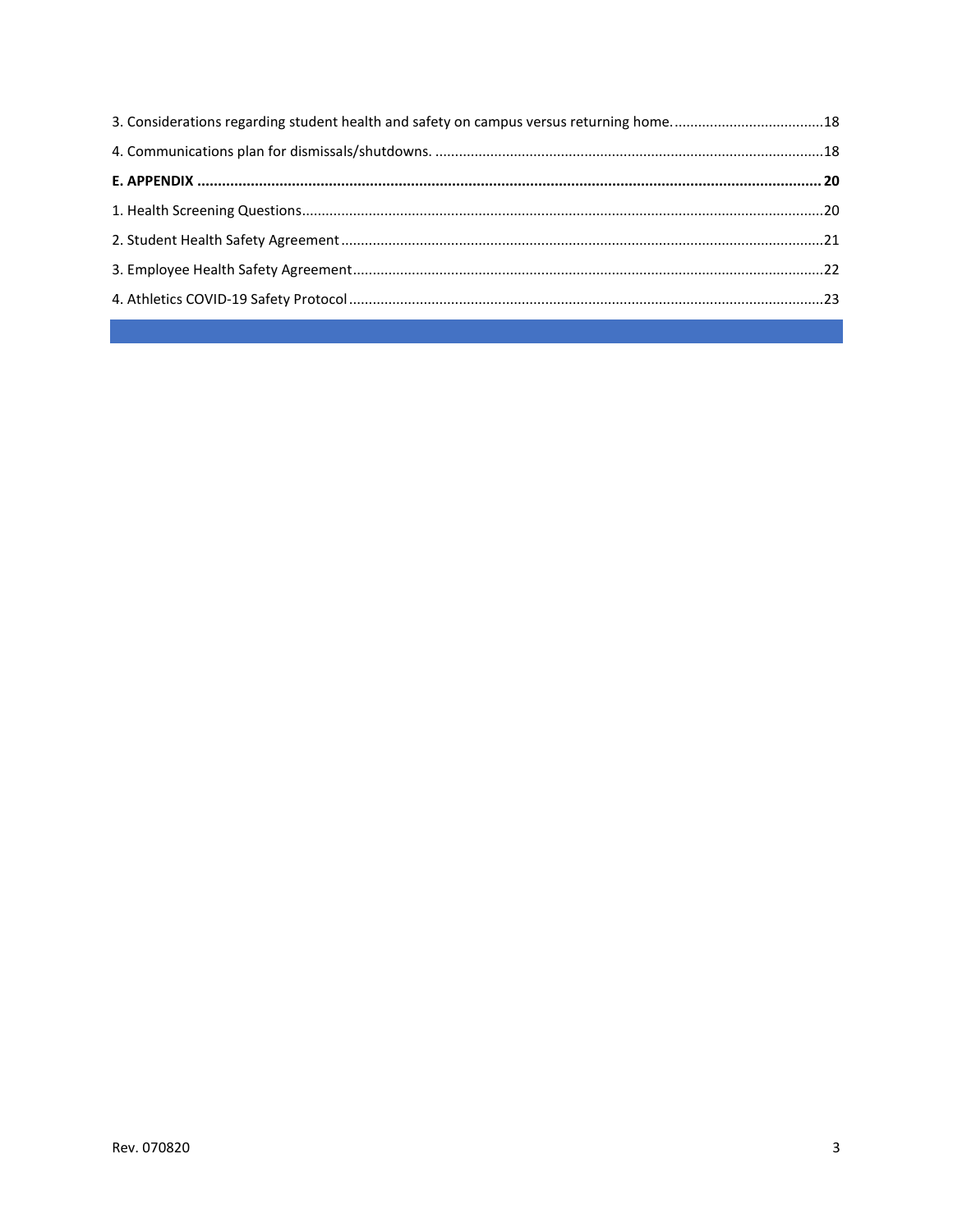### <span id="page-4-1"></span><span id="page-4-0"></span>A. REPOPULATION OF THE CAMPUS

#### 1. Establishment of a COVID-19 coordinator/campus team

PHCC established a COVID-19 New Reality, Safe Welcome Back Task Force on June 2, 2020. The team was comprised of the following personnel:

- Jack Hanbury (VP of Finance and Administrative Services)
- Roberta Wright (Facilities Director)
- Gary Dove (Chief of Police, Emergency Planning Coordinator)
- David Deal (Dean of Technology)
- Daniel Edwards (Professor, Industrial Electronics Technology)
- Amy Webster (Director of Nursing and Allied Health)
- Brenell Thomas (Workforce Programs Coordinator)
- Randy Ferguson (Marketing and Media Director)

PHCC heeds the then current CDC advice for people to use simple cloth face coverings in the absence of manufactured face masks. Masks and face coverings, as with all Personal Protective Equipment (PPE), reduce the risk of spreading COVID-19 but do not guarantee that a person will not spread or become sick with COVID-19. No guarantees of safety are implied in this plan. All measures taken by PHCC represent an attempt to prevent the spread of COVID-19 during this public health crisis. Every person on PHCC's campus should cooperate with the guidance, protocols, and procedures established in this plan. This plan is subject to change, based upon changes in federal, state, and local governmental guidelines.

### <span id="page-4-2"></span>2. Contact information and procedures for reaching the local health department.

Roberta Wright has been designated as the college official that will coordinate with the Henry/Martinsville Health Department. Gary Dove has been designated as her replacement in the event that she is not available. Once learning of a COVID-19 case in someone who has been on campus, she will immediately reach out to the Henry County/Martinsville public health official Sharon Ortiz-Garcia, 276-638-2311 ext. 129. Garcia will assist PHCC administrators to determine a course of action.

#### <span id="page-4-3"></span>3. Students, faculty, and staffs initial return to campus (such as initial screening)

Before being granted entry to any PHCC location, we are asking that students, faculty, and staff sign a Health Agreement attesting to the following statements:

**I have not been exposed or had close contact to any individuals who have been ill with respiratory illness within the last 14 days, who are under investigation for COVID-19, or who have tested positive for COVID-19.**

### A close contact is defined as a person who:

• provided care for the individual, including healthcare workers, family members or other caregivers, or who had other similar close physical contact **without consistent and appropriate use** of personal protective equipment **OR**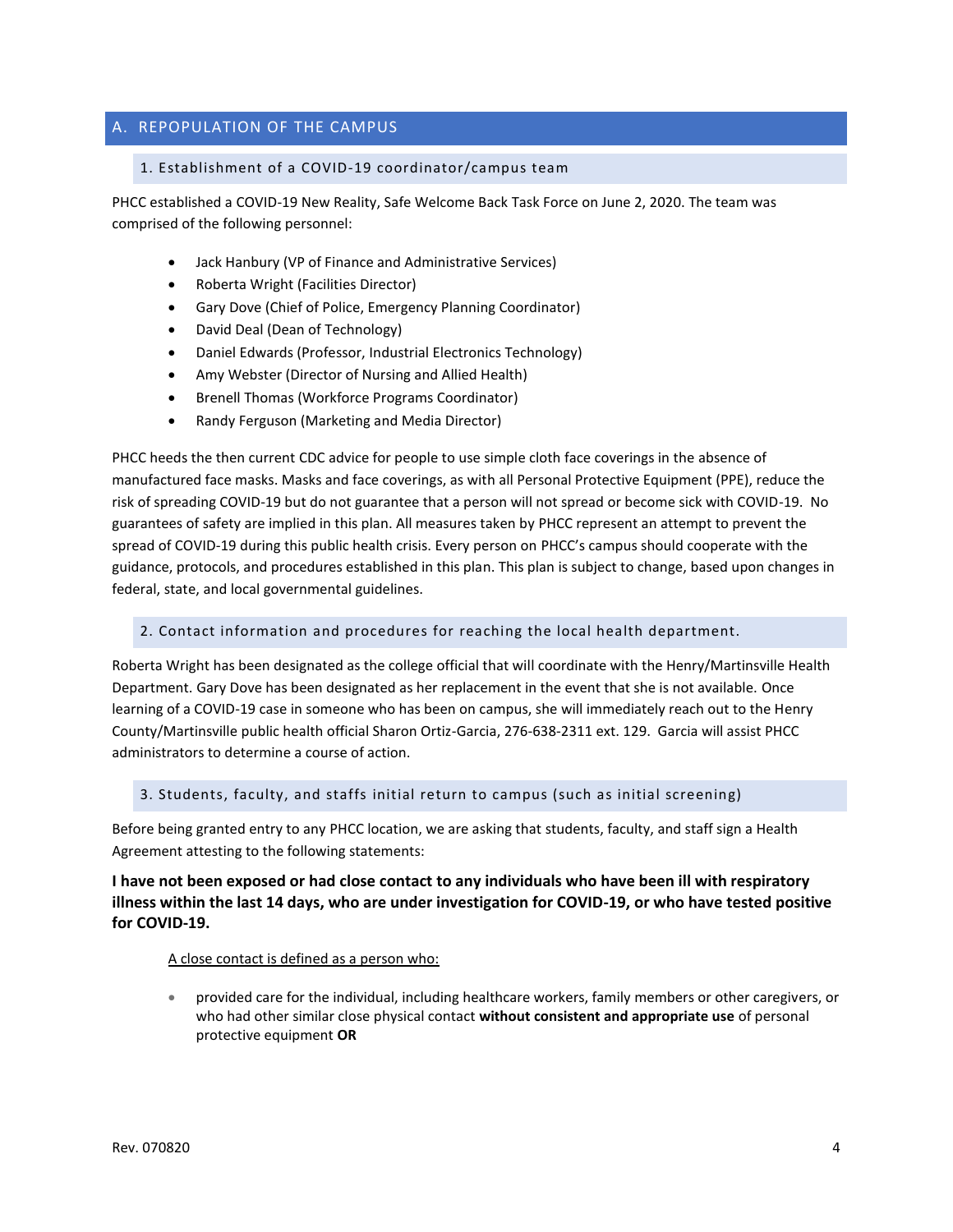• who lived with or otherwise had close prolonged contact (within six feet) with the person while they were infectious **OR** had direct contact with infectious bodily fluids of the person (e.g. was coughed or sneezed on) while not wearing recommended personal protective equipment.

**I have not traveled to or been in close contact with individuals who recently returned from a country where the CDC has issued a Level 3 travel health notice.**

**I have not experienced any of the following new symptoms in the last 48 hours: Fever, Cough, or Shortness of Breath.**

### **If you cannot attest to the statements above, you should not come to campus.**

- Faculty will be responsible for obtaining forms from students.
- Supervisors will be responsible for obtaining forms from employees.

<span id="page-5-0"></span>4. Education/training of students: consider COVID-19 prevention education as part of student orientation. (hand washing, staying home if ill, etc.)

Health Promotion and Wellness, including the prevention and mitigation of COVID-19, will be covered in student orientation and placed in Canvas.

PHCC will promote hygiene to include:

- Promote physical and social distancing with signage placed throughout the college and continued communications via website, social media, email, and reminders by faculty, staff, and leadership.
- Place signs throughout the college reminding everyone to frequently wash their hands with soap and water for at least 20 seconds. Diagrams will show proper hand washing technique.
- Place trash cans and soap dispensers (hung from the wall) inside the bathrooms.
- Encourage the use of foaming hand sanitizer station in each classroom. Set up classrooms to promote physical distancing. Add messages to video display screens in each building that will serve as reminders for handwashing and social and physical distancing.
- Require the use of sanitizing wipes and Lysol on classroom desks, keyboards, and chairs by students.

Discourage the use of others' equipment when entering a workspace. Remind students, faculty, and staff to remain within their own workspace.PHCC will require facial coverings when in hallways and common areas where social distancing may be difficult.

- Signage will include reminders that all students, faculty, and staff must cover nose and mouth. Pictures/diagrams will be used to show the proper way to wear a facial covering.
- If a student, faculty, or staff member does not have a facial covering, one will be provided.
- A box of facial coverings and hand sanitizer will be available at the Police Dept. and Switchboard.
- If facial coverings are not in stock, the person must not enter the facility until she/he retrieves a facial covering.

PHCC will promote stay at home if ill; send home if symptoms present.

• Signage will include reminders for all visitors, students, faculty, and staff that if they have a fever or feel ill to go home.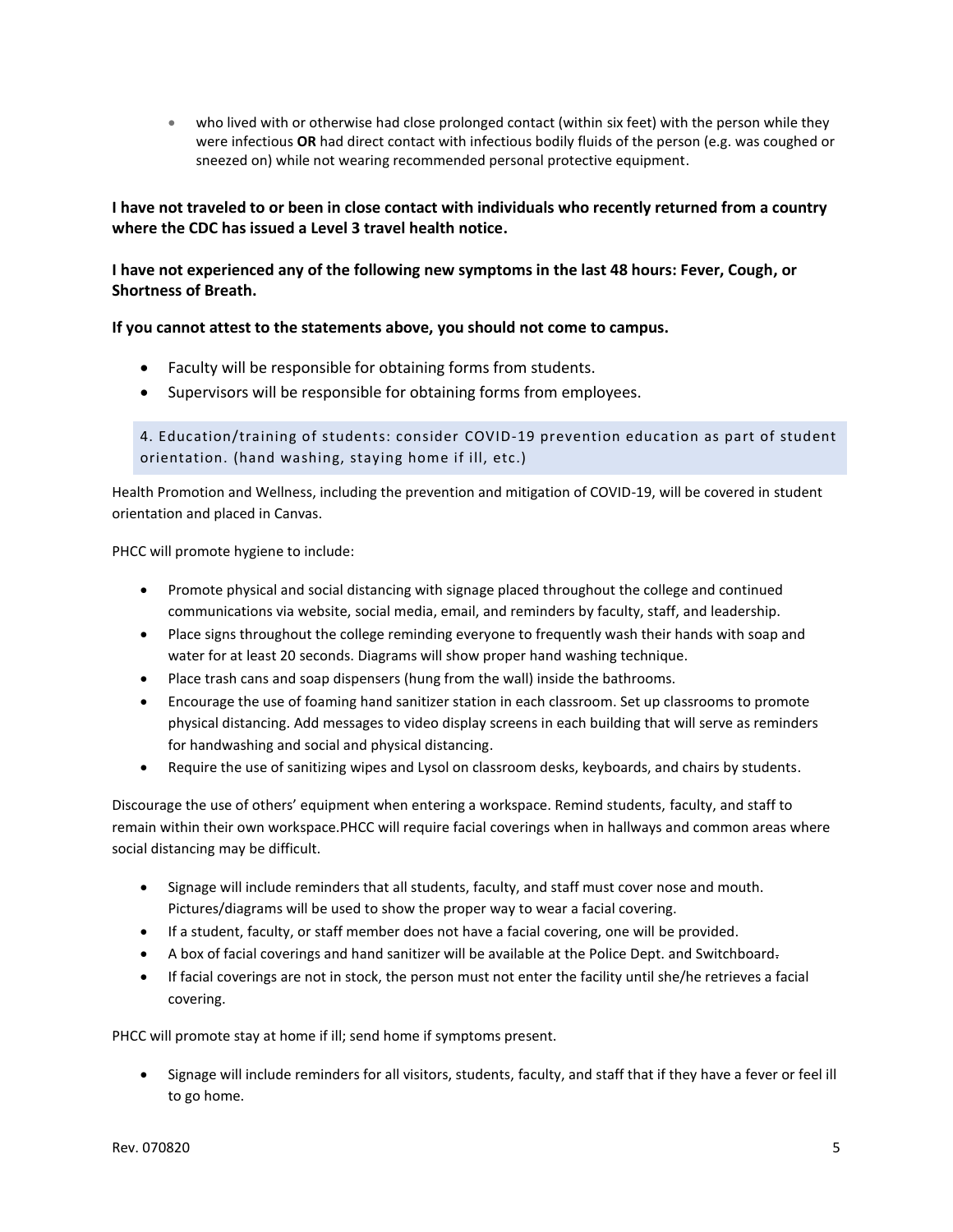• Spaces will be designated for students, faculty, and staff who become ill and do not have an immediate way home to remain in until their transport arrives.

Laboratories and clinical instruction

In addition to existing college wellness and health strategies, laboratory instruction will be staggered to ensure adequate social and physical distancing are implemented.

- Gloves will be available for use in the healthcare laboratories.
- Laboratory equipment will be sanitized by students after each use.
- Clinicals will require the appropriate use of PPE and will be provided by the affiliated clinical agency.
- Students will participate in clinical facility orientations as requested and comply with agency expectations for safe care.

#### Cover Coughs and Sneezes

- PHCC recommends that if individuals are in a private setting (i.e., office environment) and do not have on a face covering, that individuals remember to always cover mouth and nose with a tissue when coughing or sneezing or use the inside of the elbow.
- Used tissues must be discarded in the trash.

### Washing Hands

• Individuals are encouraged to wash their hands often with soap and water for 20 seconds.

### <span id="page-6-0"></span>5. Physical distancing, according to CDC guidance:

Social distancing can help decrease the chance of spread of COVID-19, based on the CDC findings that some people without symptoms may be able to spread the coronavirus. This guidance is subject to change based upon changes in federal, state, and local governmental guidelines.

Until further notice, everyone on PHCC's campus will practice social distancing. All individuals must:

- Stay at least six feet (about 2 arms' length) from other people.
- Not gather in groups larger than 10 people in phase 1; 50 people in phases 2 and 3; and until further notice. Social distancing requirements apply in these group settings.
- Stay out of crowded places and avoid mass gathering.
- Refrain from bringing along guests to face-to-face appointments, as much as feasible for the specific situation.

### a) Strategies to allow physical distancing in classrooms/learning environments.

<span id="page-6-1"></span>PHCC Classrooms (including, computer labs, LRC Computer Learning Lab, Testing Center, Math Lab, Lester Library Reference Lab, large lecture halls, and auditoriums)

• All student seating at desks or tables must be arranged with at least six feet between each seat. This will mean that some desks or tables may be marked with caution tape or signage for non-use to maintain social distancing guidelines.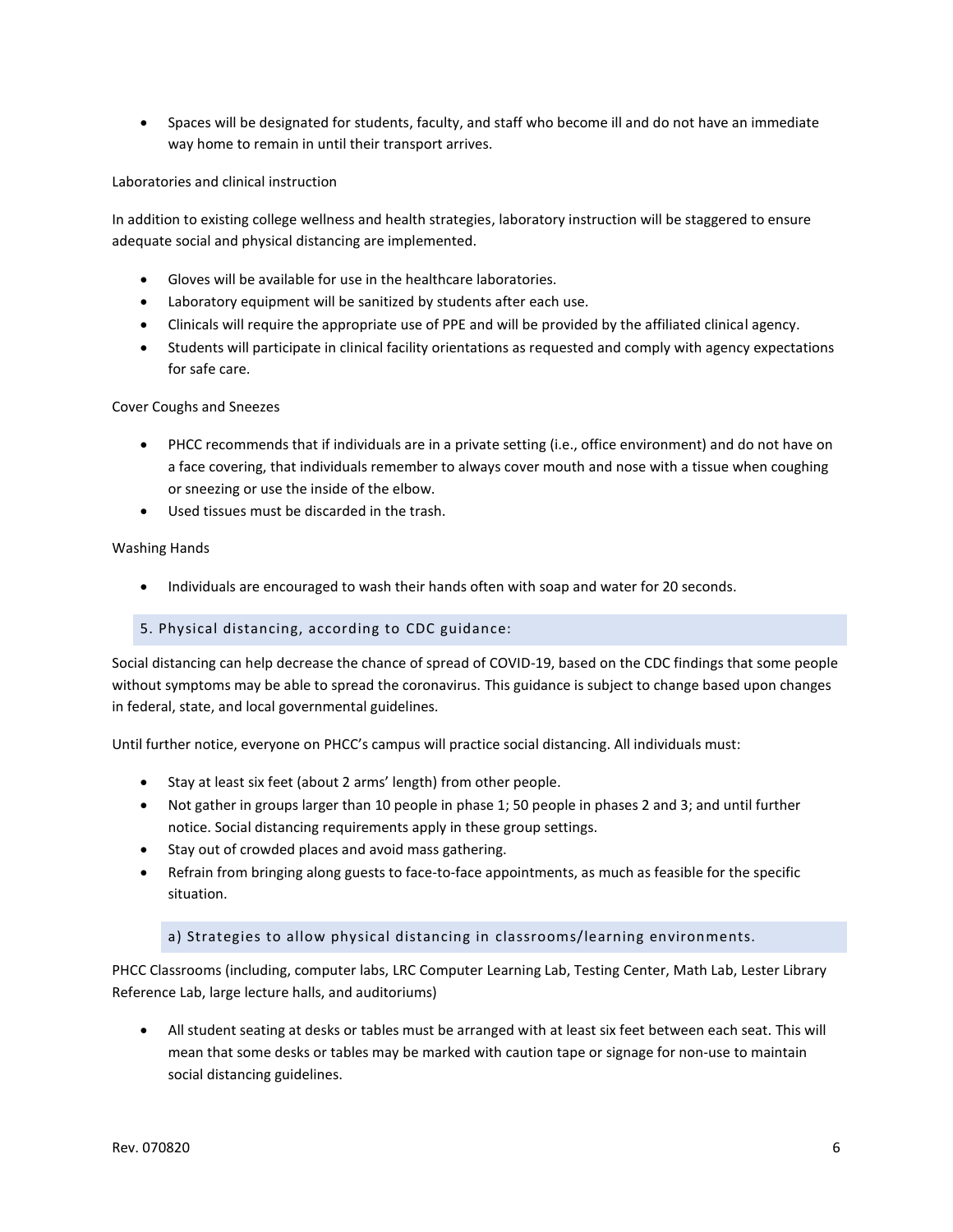- Each seat should be facing in the same direction, rather than having students face one another for delivery of instruction.
- The student seat closest to the entrance must be at least six feet away from the door and from the pathway for students to get to their seats.
- It is recommended as a best practice that each instructor assigns seats so that students know where they are to sit, thus avoiding unnecessary contact with other students searching for a seat.
- The lectern, podium, or instructor seating must be at least six feet away from any entrance or pathway through which students walk to their seats.
- In cases where ADA accommodations need to be made for students, be sure to work with the ADA Accessibility Disability Services Coordinator to arrange seating for any adaptive equipment needs.
- Large lecture halls or auditoriums with fixed seating should have seats sectioned off with caution tape, or an equivalent product, to indicate which seats should not be used in order to allow for at least six feet or more between seats. In some cases, this will also include sectioning off entire alternating rows in order to extend social distancing in all directions of a given seat.
- Phase 1 of Governor Northam's Forward Virginia Blueprint has concluded.
- During phase 2 of Governor Northam's Forward Virginia Blueprint, social distancing requirements will remain. Classrooms will retain the social distancing configuration, even as teleworking continues.
- During phase 3 of Governor Northam's Forward Virginia Blueprint and until further notice, classrooms will retain the social distancing configuration.
- Facial coverings will be worn in classrooms. If a person cannot wear a mask due to health concerns, a face shield will be provided.

### Labs and Hands on Training

Students should avoid close contact with other individuals when entering or exiting any building. On entering the laboratory students will stop at the designated door before entering and maintain a 6-foot distance between one another. Students will not enter the room until given permission to do so by the instructor. The instructor will allow students in one at a time and assign them to a workstation. The workstation will be the student's workstation for the entire session. Students are required to stay within their assigned workstation throughout the session. Students are not permitted into another student's workstation unless given permission by the instructor, and the students agree with the instructor that the entrance is necessary (entering another student's workstation will be kept to a minimum and only allowed if required).

### b) Social distancing considerations outside the classroom

<span id="page-7-0"></span>In places where students typically form lines for services (admissions office, financial aid office, cashier's window, bookstore, etc.), markers will be placed on the floor separated by six feet. Elevators will be marked for minimum occupancy and hallways with "Keep Right" signage. All persons should use these markers to maintain proper social distancing. In addition, faculty, staff, students, and guests must maintain six feet or more of distance between themselves and other people regardless if the floor is marked or not.

<span id="page-7-1"></span>c) Restrict occupancy/stagger use of communal, shared spaces such as classrooms, computer classrooms, and labs, LRC Learning Computer Lab, Testing Center, Math Lab, Lester Library Reference Lab, etc. to ensure physical distancing. Occupancy must be consistent with any active executive orders.

Learning Resources Centers/Library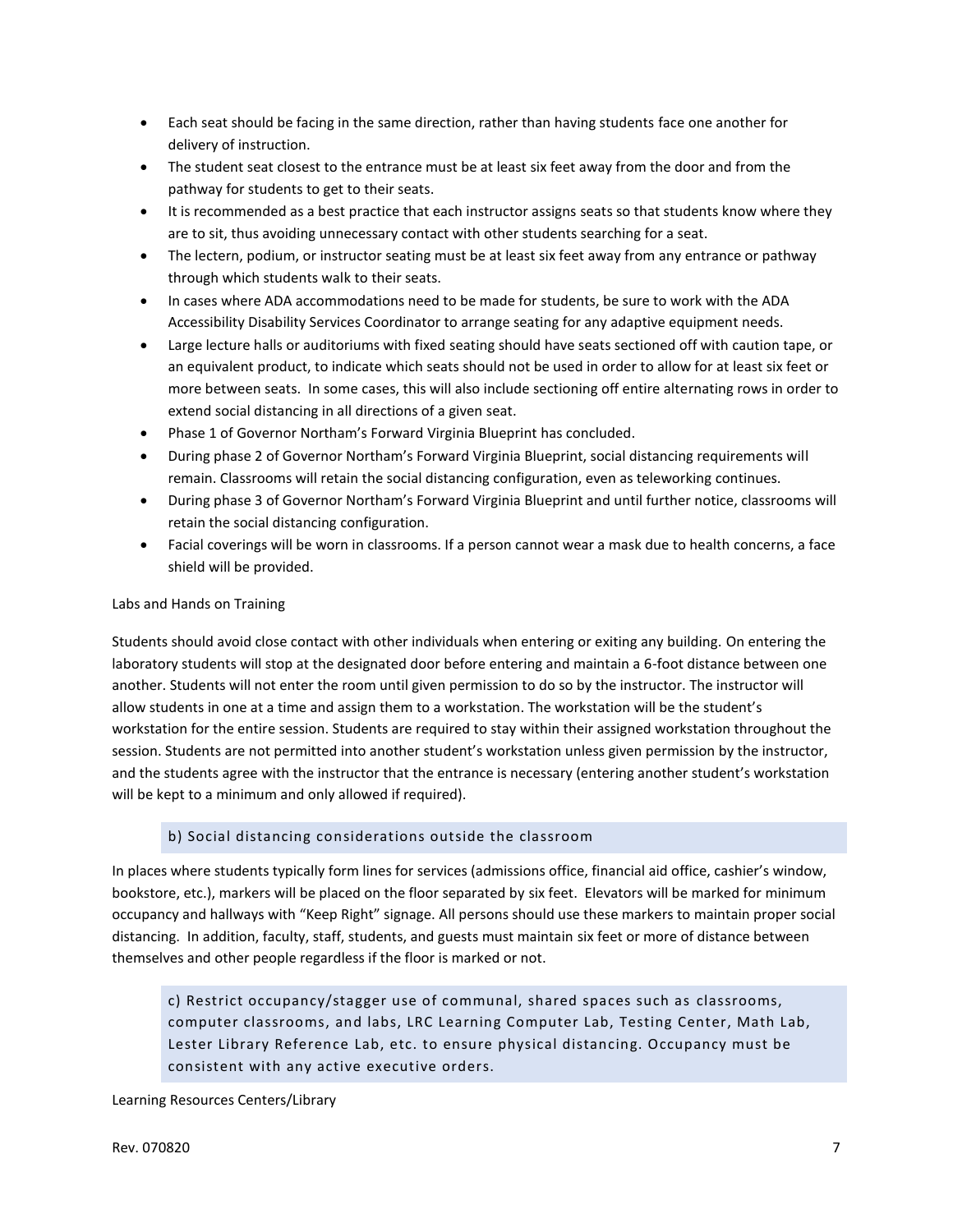- Front-facing service counters or desks will be provided with wellness shields.
- Any staff offices in which students or guests enter for services will also receive Wellness shields to act as a barrier between students and PHCC employees.
- In staff offices, chairs should be repositioned so that there are at least six feet between the employee and the student or guest.
- The COVID-19 New Reality Task Force recommends that students schedule appointments for tutoring or librarian assistance and that staff conduct appointments via telephone or Zoom to alleviate face-to-face contact in the post-COVID era, whenever possible. This will support a "hybrid set-up" to make more efficient, de-densified use of physical spaces by incorporating technologies.
- All student seating at desks, tables, or study cubicles, including the LRC Learning Lab, Testing Center, Math Lab, and Lester Library Reference Lab must be arranged with at least six feet between each seat. This will mean that some desks, tables, or cubicles may need to be removed or sectioned off with caution tape, or an equivalent product, to indicate which seating should not be used in order to allow for at least six feet or more between seats.
- Each unused computer station will be deactivated and marked with caution tape or signage. Each seat should be facing in the same direction, rather than having students face one another.
- Until further notice, the LRC will retain the social distancing configuration.

### Student Center

- Indoor and outdoor seating must be reconfigured with at least six feet between each seat. This will mean that some tables and chairs may need to be removed or sectioned off with caution tape, or an equivalent product, to indicate which seating should not be used in order to allow for at least six feet or more between seats.
- Due to the need to move tables and chairs for cleaning and sterilizing the floors, markers should be placed on the floor indicating a distance of at least six feet in all directions for seating. If the seating positions are marked, then tables can be placed in front of single chairs, offering students additional room for studying or taking breaks.
- The PHCC COVID-19 New Reality Task Force recommends the removal of recreational games in the Student Center, as the CDC recommends removing objects in common areas that may be shared.

### Physical Distancing During Restroom Breaks

Establish physical distancing guidelines for restroom breaks to include the following:

- Occupy alternate urinals and restroom stalls to maintain separation of six feet.
- Avoid congregating in the restroom. Emphasize courteous behaviors and a needed awareness of others' need to use the restroom.
- To the extent possible, encourage employees to not touch doorknobs, faucets, paper towel dispensers, etc. with clean, bare hands. Communicate the CDC guidance on handwashing for proper precautions and hand washing techniques when using the restroom.

<span id="page-8-0"></span>d) Limitations on size of gatherings and/or strict physical distancing to be in place during gatherings.

PHCC will not allow social gatherings of more than 50 individuals. Social distancing requirements apply in these group settings. Stay at least six feet (about 2 arms' length) from other people.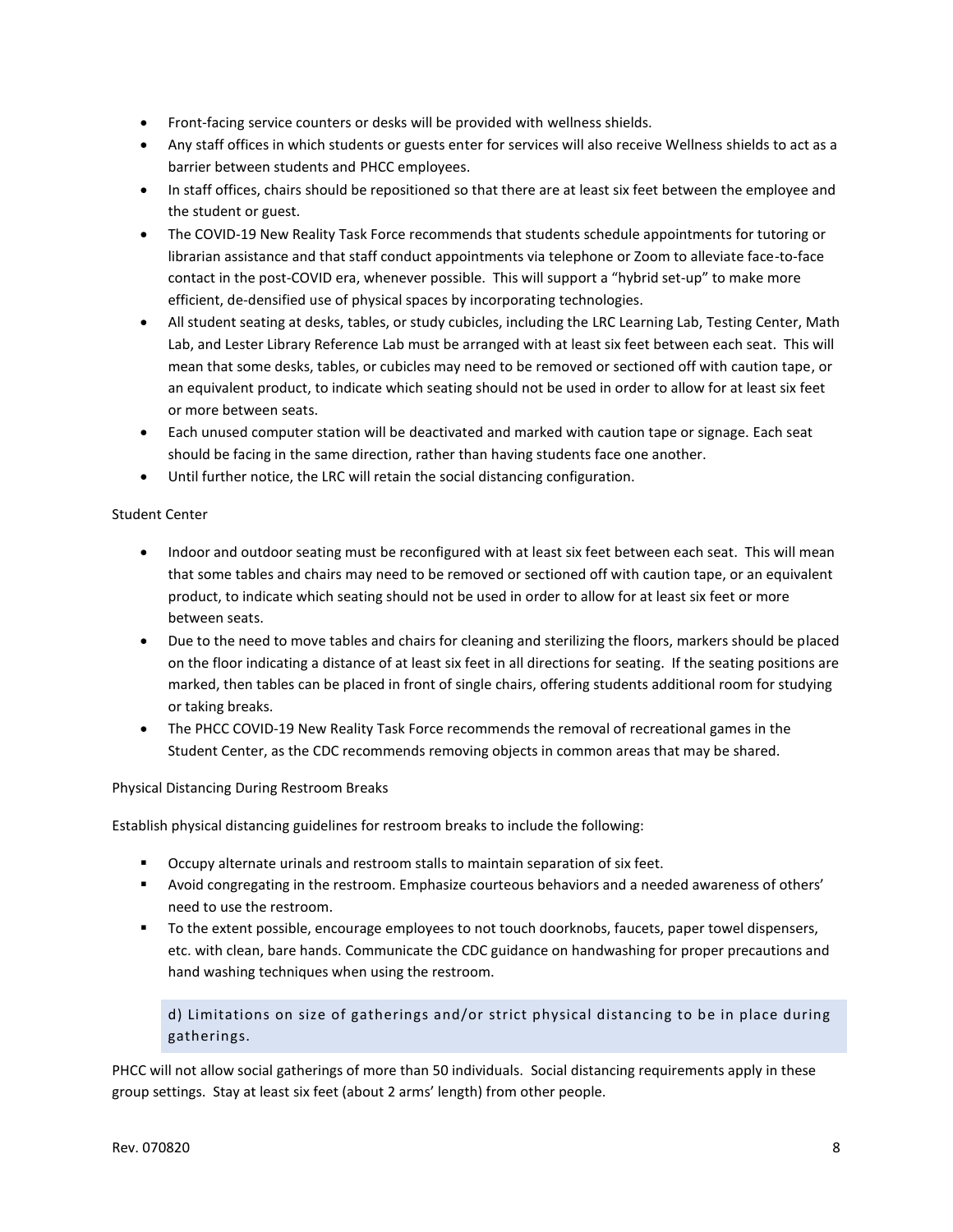<span id="page-9-0"></span>e) Strategies for food/dining areas should be consistent with plans to optimize physical distancing. Implement engineering controls, including limiting the number of diners or other methods of crowd control, appropriate spacing between tables, eliminating selfserve food, and take out/delivery options.

Indoor and outdoor seating in food/dining areas must be reconfigured with at least six feet between each seat. This will mean that some tables and chairs may need to be removed or sectioned off with caution tape, or an equivalent product, to indicate which seating should not be used in order to allow for at least six feet or more between seats.

Due to the need to move tables and chairs for cleaning and sterilizing the floors, markers should be placed on the floor indicating a distance of at least six feet in all directions for seating. If the seating positions are marked, then tables can be placed in front of single chairs, offering students additional room for lunching, or taking breaks.

### <span id="page-9-1"></span>6. HYGIENE PRACTICES AND CLEANING/DISINFECTING PROTOCOLS.

Definitions from the CDC

- Cleaning refers to the removal of dirt and impurities, including germs, from surfaces. Cleaning alone does not kill germs. But by removing the germs, it decreases their number and therefore any risk of spreading infection.
- Disinfecting works by using chemicals, for example EPA-registered disinfectants, to kill germs on surfaces. This process does not necessarily clean dirty surfaces or remove germs. But killing germs remaining on a surface after cleaning further reduces any risk of spreading infection.

<span id="page-9-2"></span>a) Cleaning and disinfection protocols to include frequently touched surfaces; transport vehicles; schedules for increased cleaning, routine cleaning, and disinfection; ensuring adequate cleaning supplies and correct use/storage

Business Hours Cleaning and Disinfection

To maintain a clean and disinfected campus environment, during business hours the following procedures should be followed once we have transitioned any or all PHCC's operations back to campus.

While the process of deep cleaning will occur overnight and more thoroughly on Fridays, PHCC administrators, faculty, staff, and students must take on some additional cleaning duties as assigned. In cases where medical conditions prevent employees from being around cleaning products, the employees should notify their supervisors of any concerns so that reasonable accommodations can be arranged.

PHCC Student Services Offices (including faculty offices where students visit) and computer classrooms and labs

- **■** All offices where students meet with faculty or staff will be supplied with cleaning and disinfection supplies, in the form of spray bottles of disinfectant and paper towels or disinfectant wipes. In addition, a spray bottle for soapy water will be placed in every office. Cleaning: The spray bottle with soapy water will be used for cleaning visible dirt and grime, if necessary. Disinfecting: Next, the spray disinfectant is to be used to disinfect surfaces.
- **■** The supervisor can create a schedule for each office to ensure that cleaning duties are assigned, and cleaning is occurring throughout each day.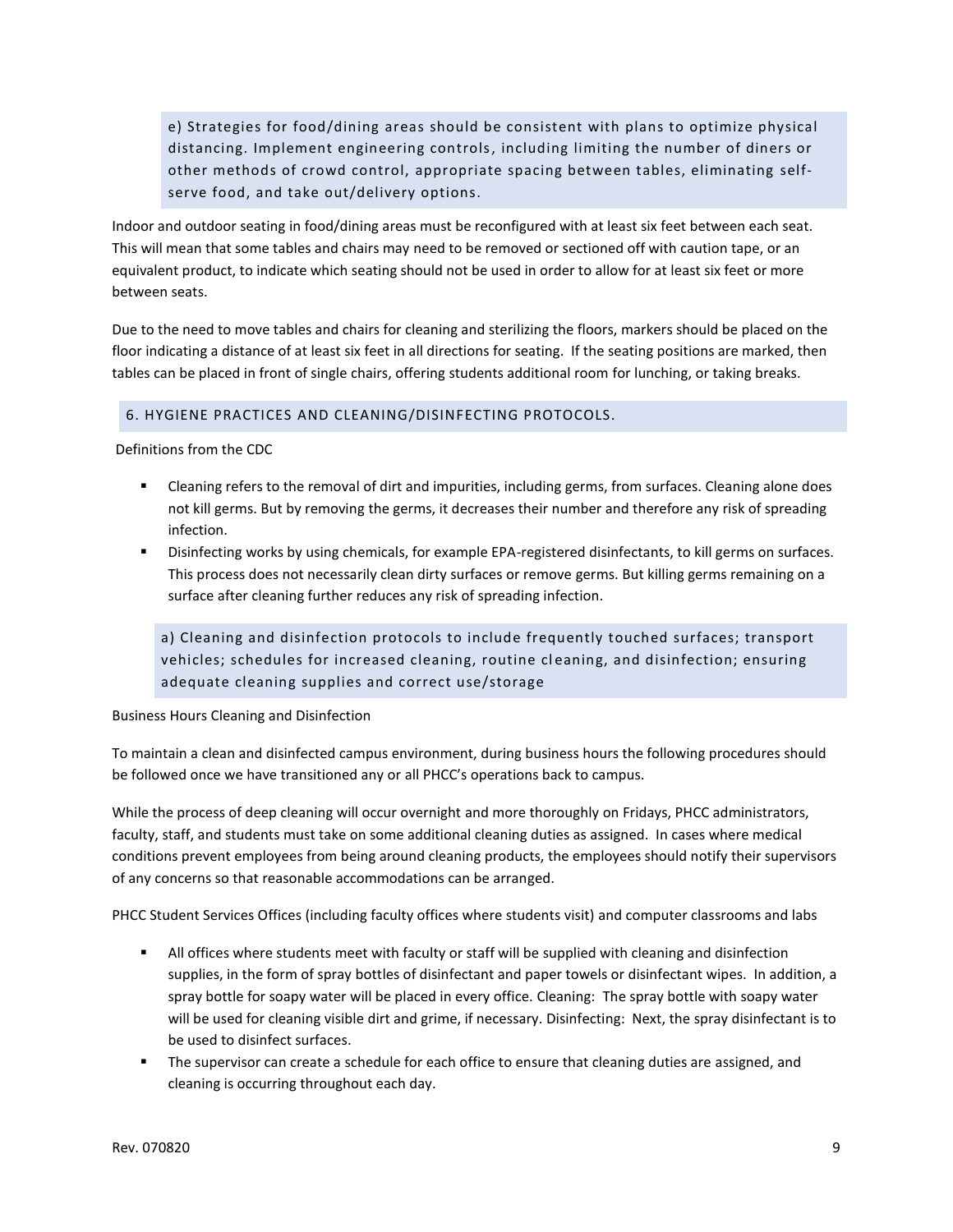- Each morning, someone from the office should be designated to make sure supplies are available. Contact Housekeeping to secure additional supplies. Due to supply-chain demands, supplies are subject to availability.
- Approximately every hour, a PHCC employee from that office should put on disposable gloves. PHCC also recommends putting on a mask or a cloth face covering, and the employee should inspect the student side of any barriers in place. If surfaces are visibly dirty, the hard (non-porous) surfaces should be cleaned using the soap and water solution prior to disinfection.
- Next, all hard (non-porous) surfaces in the area where students may have touched should be disinfected by using disinfectant spray and paper towels, or disinfectant wipes. These surfaces may include tables, doorknobs, light switches, countertops, handles, desks, faucets, sinks, etc.
- For electronics, such as tablets, touch screens, keyboards, and remote controls follow manufacturer's instruction for cleaning and disinfecting. If no guidance is available, use alcohol-based wipes or sprays containing at least 70% alcohol. If sprays are used, lightly spray the alcohol and dry thoroughly.
- Be sure to wash your hands immediately after removing gloves.

### Vehicle Sanitizing and Disinfecting

To maintain a clean and disinfected vehicle interior, cleaning, and disinfection supplies in the form of spray bottles of disinfectant, aerosols and paper towels or disinfectant wipes will be supplied to the PHCC Police Department.

Upon return of a PHCC vehicle, a PHCC employee from Police/Security should put on disposable gloves, PHCC also recommends putting on a mask or a cloth face covering, and the employee will inspect the vehicle and:

- Spray disinfectant on the cloth seat coverings.
- Sanitize the steering wheel, signals control, windshield wiper control, and gear shifter.
- Sanitize door handles and pulls
- Sanitize the dashboard, screens, and controls using alcohol-based wipes or sprays containing at least 70% alcohol. If sprays are used, lightly spray the alcohol and dry thoroughly.

b) Provisions for hand sanitizer/handwashing stations

<span id="page-10-1"></span><span id="page-10-0"></span>Install hand sanitizer stations at major traffic intersection points and classrooms/laboratories where possible.

c) Minimize shared objects and ensure adequate supplies to minimize sharing to the extent possible (e.g. dedicated student supplies, lab equipment, computers, etc.).

PHCC discourages the use of others' supplies, material, and equipment. Use of lab equipment, computers, dedicated student supplies, etc. will be minimized with sanitizing and disinfecting taking place between uses.

#### <span id="page-10-2"></span>7. Housing:

Not applicable to PHCC

### <span id="page-10-4"></span><span id="page-10-3"></span>8. Consideration of vulnerable individuals

a) Policy options to support those at higher risk for severe illness to mitigate their exposure risk (e.g. telework, modified job duties, virtual learning opportunities).

Health Precautions for the Vulnerable individuals at PHCC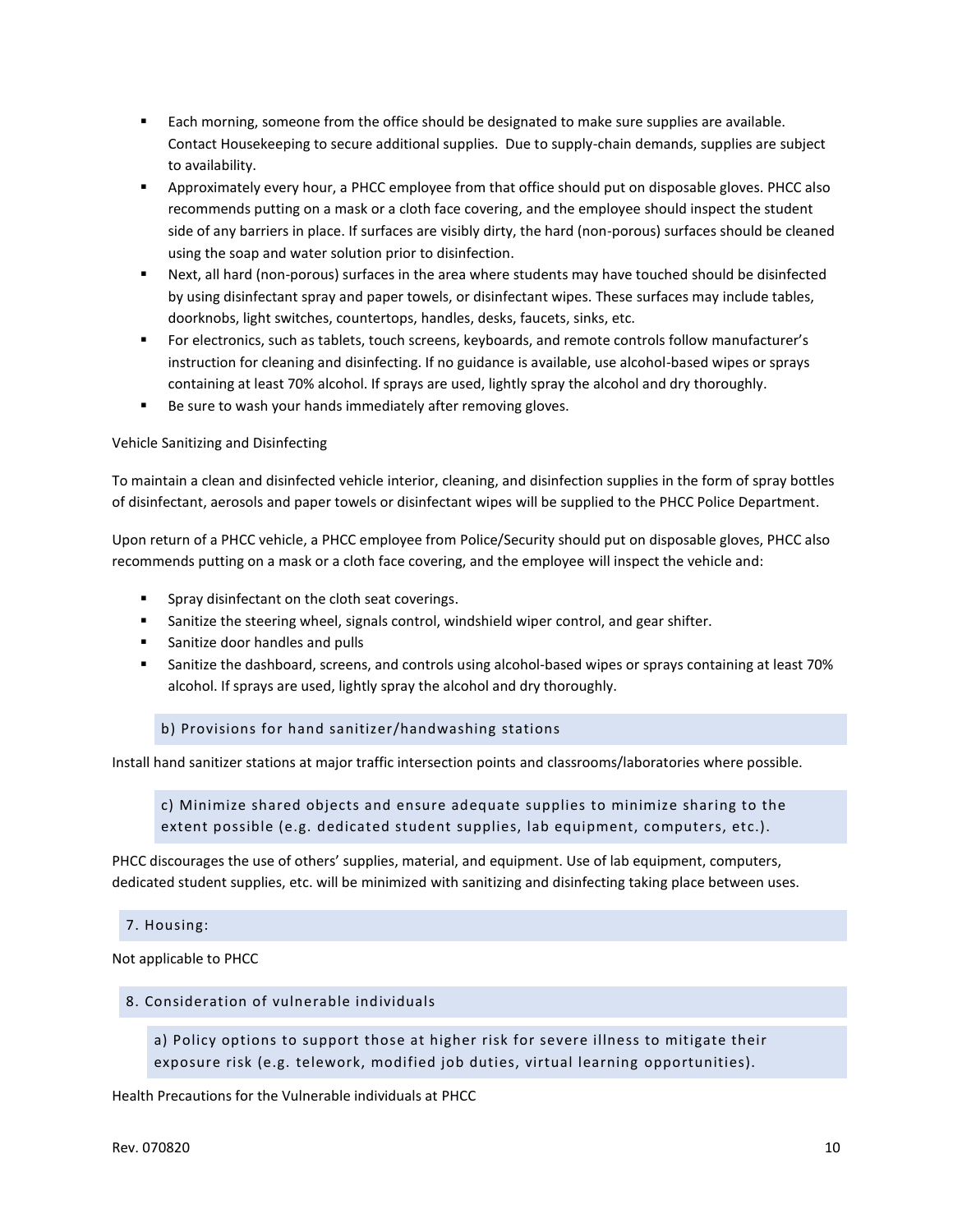According to the CDC, those at high-risk for severe illness from COVID-19 include people who are sixty-five years or older and people of all ages with underlying medical conditions.

PHCC employees who are sixty-five or older or who have an underlying documented medical condition and are immune compromised should be given flexible options for alternative scheduling or teleworking, when possible. Therefore, employees of PHCC who consider themselves at high-risk for severe illness from COVID-19 should alert their supervisor and contact the Human Resources Department for appropriate procedures.

PHCC students who are sixty-five or older or who have an underlying documented medical condition and are immune compromised must consult with Student Services to develop an individualized education plan for continuing distance education.

<span id="page-11-0"></span>b) Implement flexible sick leave policies and practices that enable faculty, staff, and students to stay home or self-isolate when they are sick or have been exposed.

Each department administrator/manager must determine how to safely provide on-site service while observing social distancing rules and facial covering requirements.

- Base staffing requirements for each area will be determined (the number of staff that must be on site given business requirements and space). Staffing may be staggered by continuing telework and rotational scheduling.
- Appointments are encouraged versus walk-in interactions. For urgent situations, the department must have an on-call contact.
- **•** Department meetings and other cross-discipline meetings will continue to be held via ZOOM or other technology whenever practical.
- **■** Individuals who require accommodation (such as telework) must provide supporting healthcare documentation. Accommodation requirements for faculty and staff will be handled by the Human Resources Department.
- Individuals who require accommodation for a family member or dependent must provide supporting healthcare documentation. When possible, telework may be an option. If telework or alternative work arrangements are not feasible, the employee may be eligible for leave under the Family Medical Leave Act (FMLA). This will be handled by the Human Resources Department.
- Social distancing is a requirement. Facial coverings in common areas are requirements. If an employee or faculty member does not observe those requirements, the manager/dean must address the issue immediately. If the employee or faculty member continues not to observe the requirements, the manager/dean will contact the Human Resources Department to address.

### c) Develop policies for return to class/work after COVID-19 illness.

<span id="page-11-1"></span>If an employee is diagnosed with COVID 19 he/she will not come to work. If he/she recently attended work, he/she will advise their supervisor immediately of the diagnosis. The employee will stay in touch with his/her supervisor as he/she is able. The employee will not return to work until (1) a doctor/health professional verifies that he/she has fully recovered OR the employee is 14-days post-diagnosis and symptom-free and (2) contacts the Human Resources Department prior to returning.

If a student is diagnosed with COVID 19 he/she will not come to class. If he/she recently attended class, he/she will advise his/her instructor immediately of the diagnosis. The student will stay in touch with his/her instructor as he/she is able. The student will not return to class until (1) a doctor/health professional verifies that he/she has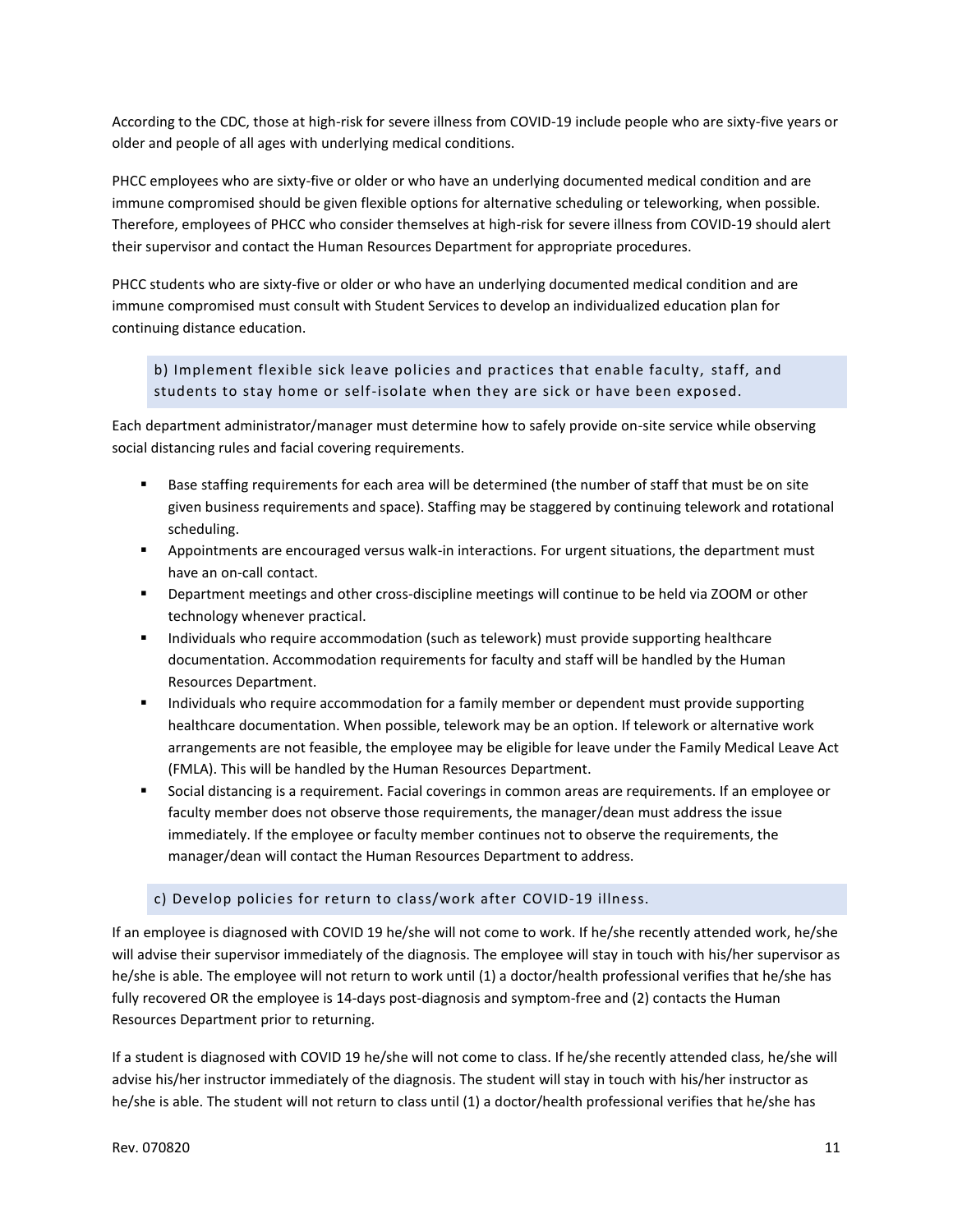fully recovered OR the student is 14-days post-diagnosis and symptom-free and (2) contacts the Dean of Student Services prior to returning.

#### <span id="page-12-0"></span>9. International student considerations

International students must self-quarantine for fourteen days after entering the United States before coming on campus.

<span id="page-12-1"></span>10. Partnership and communication/information sharing with the local community, health systems and other stakeholders.

In the event of a suspected or confirmed case of COVID-19, PHCC will immediately contact the Henry County/Martinsville public health official Sharon Ortiz-Garcia, 276-638-2311 ext. 129. Garcia will assist PHCC administrators to determine a course of action.

#### <span id="page-12-3"></span><span id="page-12-2"></span>11. Face coverings.

a) Plans submitted by each institution should include information on how it intends to teach/reinforce use of face coverings among students, faculty, and staff.

All communications to staff and students will include reminders on the requirements for face coverings. Signage about the importance of face coverings will be posted throughout the campus and posted on the PHCC website. All persons who are allowed on PHCC's campus will maintain social distancing practices and stay at least six feet (about 2 arms' length) from other people. According to the Governor's Executive Order 63, all patrons aged ten and over shall, when entering, exiting, traveling through, and spending time inside PHCC's buildings, cover their mouth and nose with a face covering, as described and recommended by the CDC. Students are required to wear face covering in classes to reduce the spread of COVID-19, therefore creating a lower risk environment. If needed, masks may be obtained from the campus police department and Switchboard. If an individual refuses to wear a mask under these circumstances without claiming a medical exemption, campus police should be contacted at 276-656-0221.

<span id="page-12-4"></span>b) For faculty cloth face coverings should be worn in times when at least six feet physical distancing cannot be maintained.

Face coverings are mandatory to be worn by all people when around others on PHCC's campus when social distancing may not be possible. For Faculty cloth face coverings should be worn in times when at least six feet physical distancing cannot be maintained. For example, an instructor standing in a classroom seven feet from students could teach without a face covering. During meetings or gatherings or in narrow hallways or other settings where physical distancing may not be easy to maintain, a face covering would be prudent to wear.

PHCC will require facial coverings when in hallways, classrooms, and common areas where social distancing may be difficult.

- **EXECT** Signage will include reminders that all students, faculty, and staff must cover nose and mouth. Pictures/diagrams will be used to show the proper way to wear a facial covering.
- **■** If a student, faculty, or staff member does not have a facial covering, one will be provided.
- A box of facial coverings and hand sanitizer will be available at the Police Dept. and Switchboard.
- If facial coverings are not in stock, the person must not enter the facility until she/he retrieves a facial covering.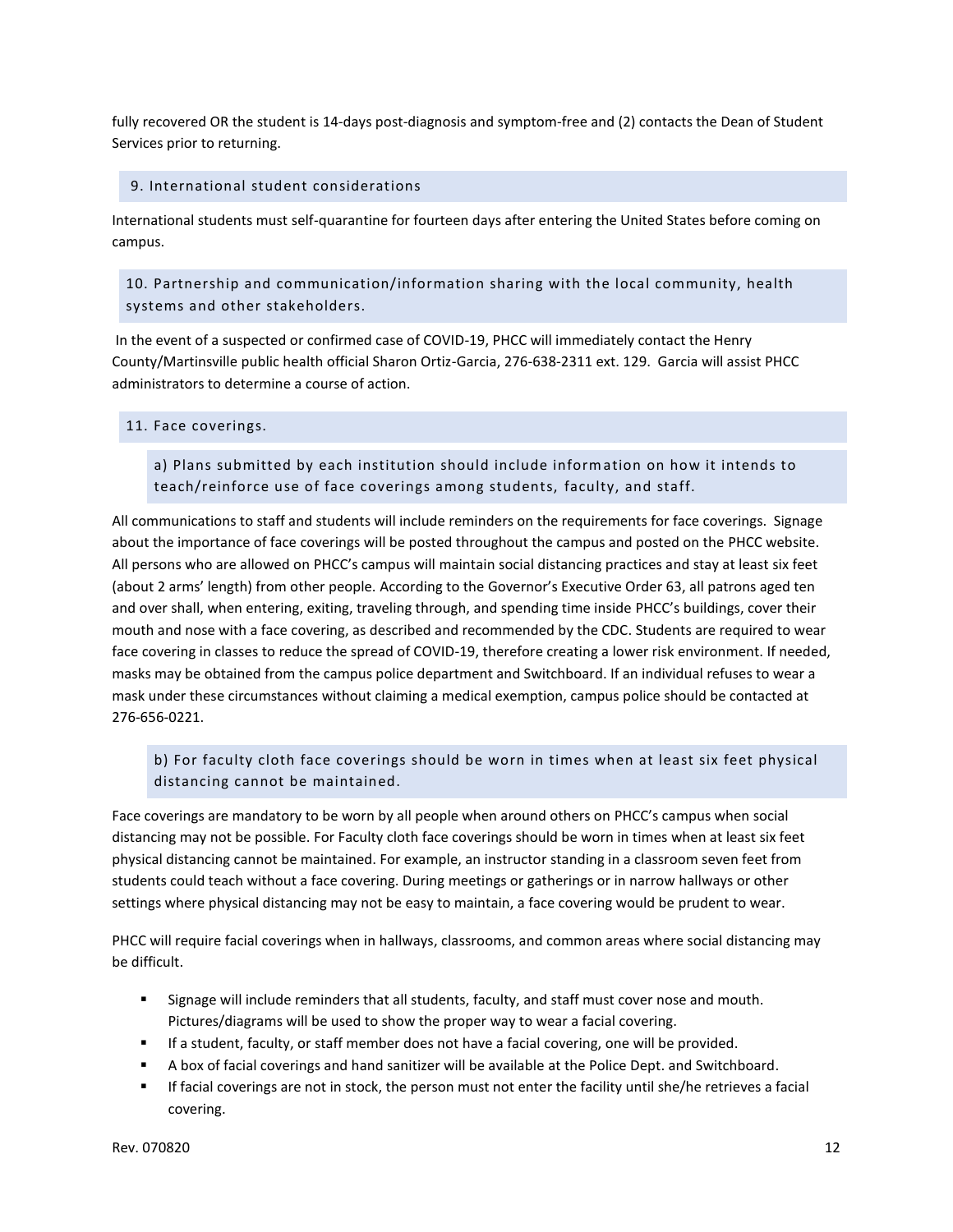<span id="page-13-0"></span>c) Students are required to wear cloth face coverings in times when at least six feet of physical distance cannot be maintained.

Face coverings are mandatory to be worn by all people when around others on PHCC's campus when social distancing may not be possible.

PHCC will require facial coverings when in hallways, classrooms, and common areas where social distancing may be difficult.

- Students are required to wear face covering in classes to reduce the spread of COVID-19, therefore creating a lower risk environment.
- **EXECT** Signage will include reminders that all students, faculty, and staff must cover nose and mouth. Pictures/diagrams will be used to show the proper way to wear a facial covering.
- If a student, faculty, or staff member does not have a facial covering, one will be provided.
- A box of facial coverings and hand sanitizer will be available at the Police Dept. and Switchboard.
- If facial coverings are not in stock, the person must not enter the facility until she/he retrieves a facial covering.

<span id="page-13-1"></span>D) Institutions should consider adopting relevant business-sector guidance for staff regarding the use of face coverings (e.g. fitness center, dining, student services, etc.). Face coverings should be worn in public facing areas and in office spaces where six feet of physical distance cannot be maintained.

PHCC heeds the CDC advice for people to use simple cloth face coverings in the absence of manufactured face masks. Masks and face coverings, as with all Personal Protective Equipment (PPE), reduces the risk of spreading COVID-19 but does not guarantee that a person will not spread or become sick with COVID-19. No guarantees of safety are implied in this plan. All measures taken by PHCC represent an attempt to prevent the spread of COVID-19 during this public health crisis. Every person on PHCC's campus should cooperate with the guidance, protocols, and procedures established in this plan.

Cloth face coverings should:

- fit snugly but comfortably against the side of the face
- be secured with ties or ear loops
- include multiple layers of fabric
- allow for breathing without restriction
- be able to be laundered and machine dried without damage or change to shape

#### <span id="page-13-2"></span>12. Student Health Services (SHS):

<span id="page-13-3"></span>The below sections a) through f) are not applicable to PHCC. The college does not provide health services.

a) Assurance of provision of medical-grade PPE for health services staff

- <span id="page-13-4"></span>b) Maintenance of typical (non-COVID-19) health services
- <span id="page-13-5"></span>c) Mental health services

<span id="page-13-6"></span>d) SHS facility considerations such as waiting areas, signage, environmental management/cleaning, IT considerations, etc.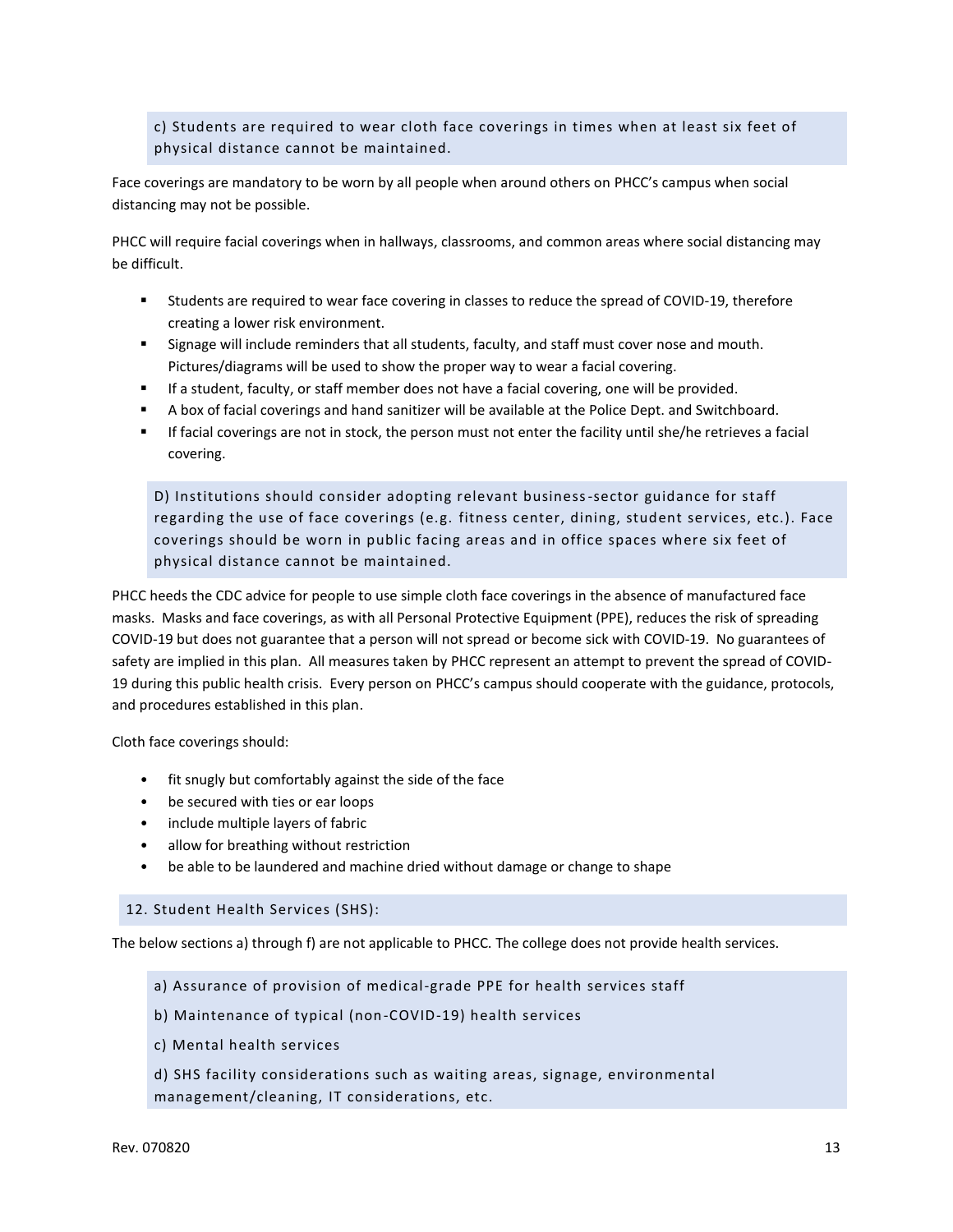<span id="page-14-0"></span>e) SHS administrative/staff considerations such as PPE, employee health program protocols, education/training of staff, billing/charges, staff scheduling, etc.

<span id="page-14-1"></span>f) SHS patient care considerations such as online appointments, strategies to limit shared objects (e.g. pens, keypads), triage protocols, screening forms, patient screening procedures (e.g. for symptoms/temperature checks before entering the clinic).

### <span id="page-14-2"></span>13. Large events, including athletic events, and others such as ceremonies or performances

PHCC will not allow social gatherings of more than 50 individuals. All ceremonies will either be delayed or conducted virtually. The PHCC Athletics COVID-19 Action Team will encourage athletes to follow the social distancing guidelines, campus policies, and NJCAA guidelines. The protocols for the athletics department are attached hereto as Exhibit A

#### <span id="page-14-3"></span>14. Communications strategy

PHCC will communicate via website, email, emergency alert, social media, and/or text to students, faculty, and staff the following:

- Conditions of campus and access to facilities.
- Instructional delivery changes if an illness develops.
- Health education messages and messages to reduce the spread of disease.
- Widely communicate prevention and control messages, including information about outbreaks, disease prevention and control recommendations, steps to take if illness develops, etc.
- Promote flu vaccination when available and COVID-19 vaccination (if it becomes available)

### <span id="page-14-4"></span>15. Orientation and education/training, including anti-stigma training

The college is promoting facts that come from reputable sources such as the CDC, WHO and APA. Examples include

https://www.cdc.gov/coronavirus/2019-ncov/daily-life-coping/reducing-stigma.html

https://www.who.int/docs/default-source/coronaviruse/covid19-stigma-guide.pdf

https://www.apa.org/news/press/statements/combating-covid-19-bias.pdf

PHCC police and security guards, faculty, and staff are encouraged to remind students in a friendly manner of the six-foot requirement when they notice students gathering and ignoring social distancing. This is required inside, at outside common areas, and in all parking lot areas.

Additional information on education/training can be found on PHCC's home page:<https://www.patrickhenry.edu/>

### <span id="page-14-5"></span>B. MONITORING HEALTH CONDITIONS TO DETECT INFECTION

### 1. DAILY HEALTH SCREENING QUESTIONS AND/OR OTHER HEALTH MONITORING APPROACHES THAT CAN BE USED TO MONITOR HEALTH OF THE CAMPUS POPULATION.

All students will be required to complete the Student Health Safety Agreement upon starting classes for the fall semester to assure they understand their obligations in maintaining a safe environment when on campus. This form includes the obligation to complete a daily self-check via an instrument provided by the CDC prior to coming to campus. Faculty will be responsible for obtaining these signed agreements and forwarding them to the Dean of Student Services.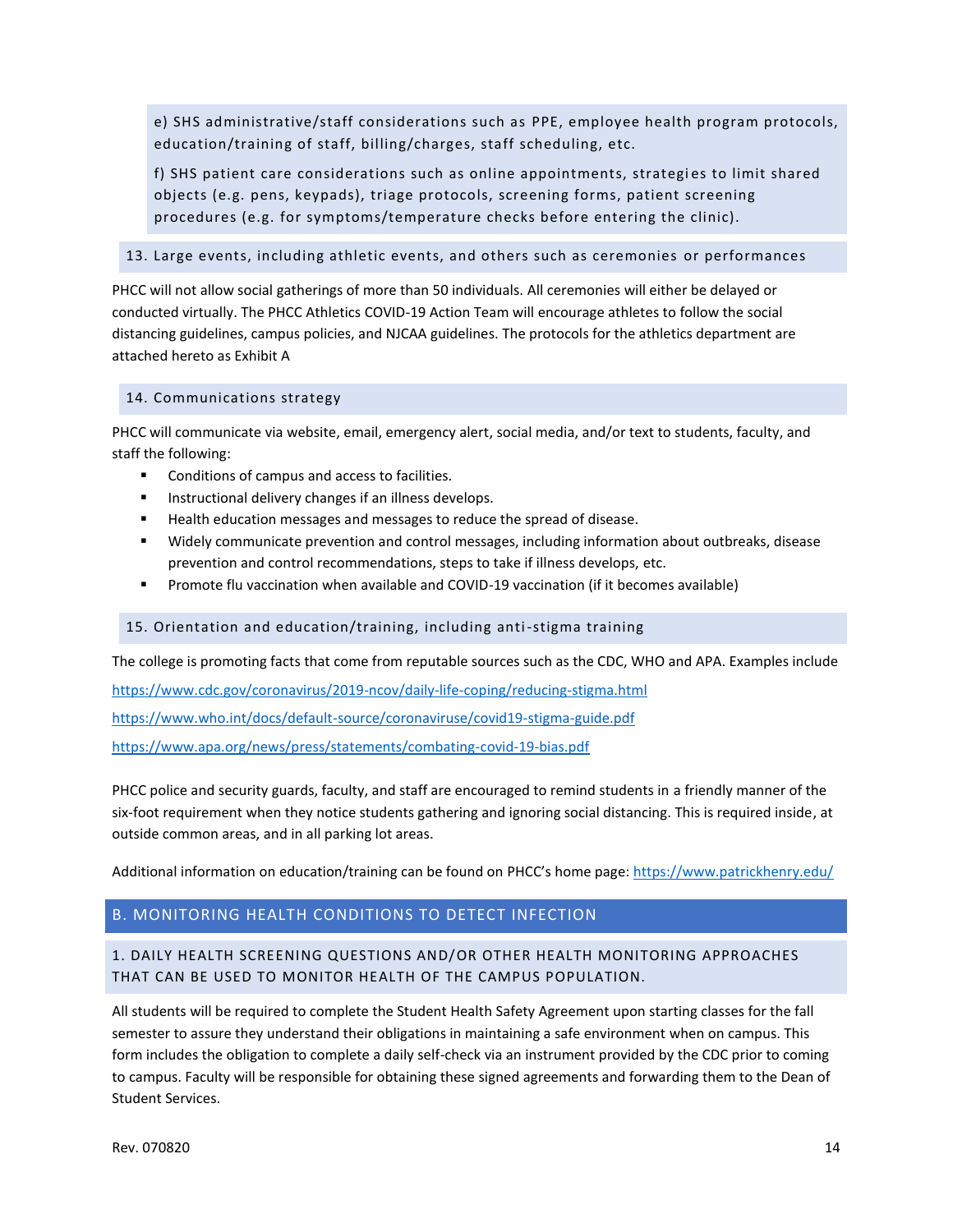Persons who know or who have reason to believe that they are infected with a contagious disease of public health significance/threat have an ethical and legal obligation to conduct themselves in accordance with such knowledge in order to protect themselves and others and must follow these guidelines:

Persons who are infected with a contagious disease must seek expert medical advice and are encouraged to advise local health authorities of a possible public health threat. They must follow the directions of local health authorities to prevent the spread of infection and to protect their own health.

- Persons who know they are infected with a contagious disease are urged to immediately share that information with an appropriate college administrator.
- Students should contact the Dean of Student Services.
- Employees should contact the Director of Human Resources so that the College may respond appropriately to their needs and assess the health risks to the college community.
- Medical information relating to contagious diseases of persons within the college community will only be disclosed to responsible college officials and local health officials on a need-to-know basis.
- Persons testing positive for COVID-19, or who suspect they might have COVID-19 based on fever, cough, or other symptoms as listed below are required to isolate themselves from the college community until the danger of infection is no longer present, as determined by expert medical professionals.
- Any person who becomes sick on campus with symptoms consistent with COVID-19 should separate themselves from others immediately, return to their place of residence, and seek medical attention.
- Any person who arrives on campus showing symptoms of COVID-19 without having been tested for COVID-19 should separate themselves from others immediately, return to their place of residence, and seek medical attention.
- Students, staff, and faculty should not attend class or work when sick, whether COVID-19 is suspected or not.
- <span id="page-15-0"></span>• PHCC will practice as much flexibility as reasonably possible for any member of the PHCC community during this time of pandemic.

2. Campus level syndromic (disease) surveillance using electronic health record data or other disease surveillance methods as feasible.

PHCC does not provide health services to its students or employees. PHCC will use all information available to monitor COVID-19 on campus and follow all CDC guidance pertaining to outbreaks. Should any student or staff member contract COVID-19 the college will inform the local VDH office for contact tracing support.

<span id="page-15-1"></span>3. Establishment of a testing strategy. Testing strategies should consider testing for all students, faculty or staff with symptoms and access to testing for close contacts of cases as recommended by public health. Institutions may consult with their local health department, local health systems and other relevant partners.

PHCC does not provide health services to its students or employees. Should any student or staff member contract COVID-19 the college will inform the local VDH office for testing support.

### <span id="page-15-3"></span><span id="page-15-2"></span>C. CONTAINMENT TO PREVENT SPREAD OF THE DISEASE WHEN DETECTED

### 1. Partnership with VDH for contact tracing

PHCC will work cooperatively with Henry County/Martinsville public health official Sharon Ortiz-Garcia, 276-638- 2311 ext. 129 to assist with tracing of individuals who may have come into contact with people who have tested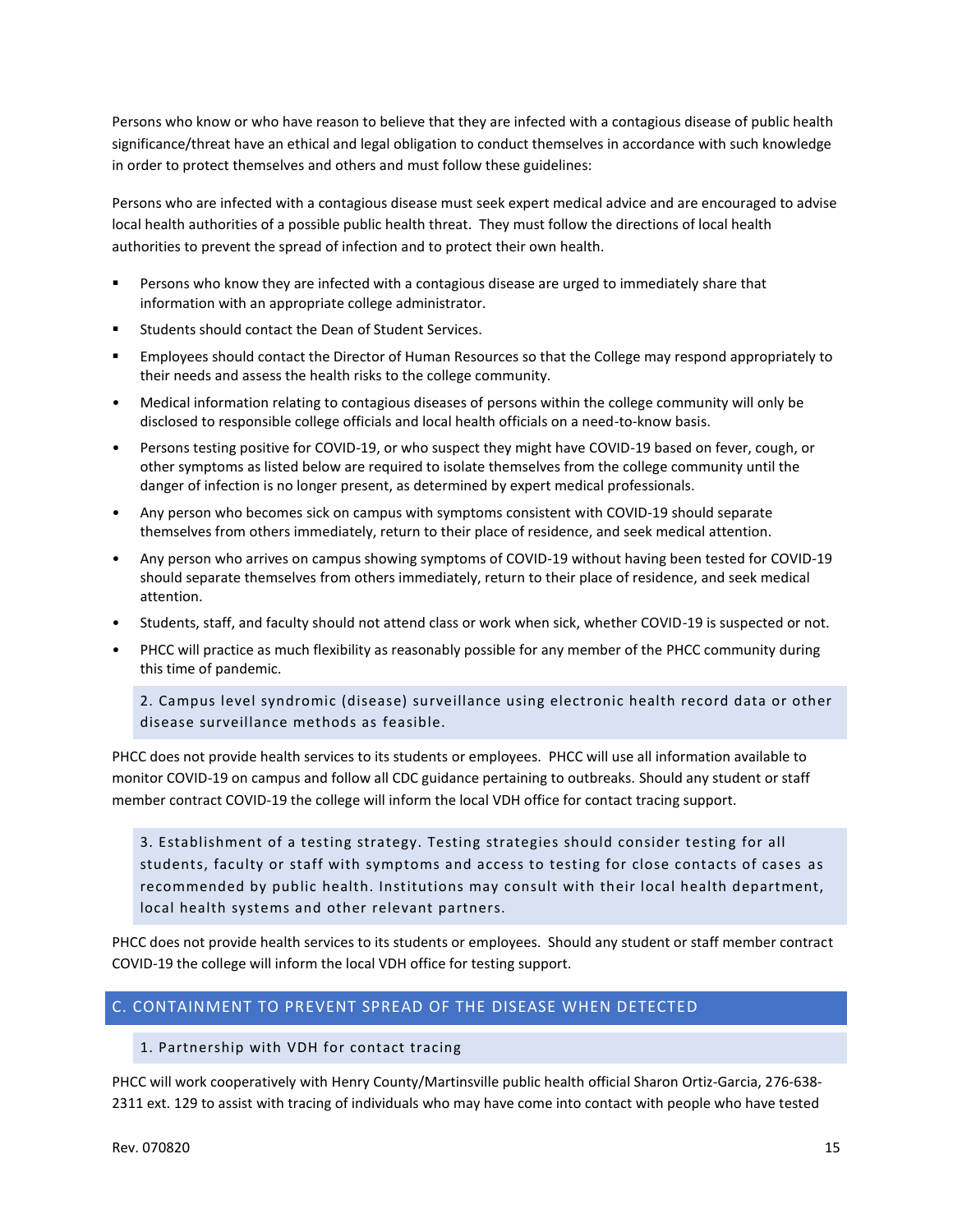positive for COVID-19. The local health department and VDH will be notified immediately upon being informed of any positive COVID-19 test result by someone on campus.

In the case of a worker or visitor testing positive, the local health department will be notified of all workers and visitors who entered the site dating back to 48 hours before the worker began experiencing COVID-19 symptoms or tested positive, whichever is earlier. The daily symptom screening logs will be shared with the local health department to meet this requirement.

Links for additional information on contact tracing are:

https://www.vdh.virginia.gov/coronavirus/prevention-tips/contact-tracing/

https://www.vdh.virginia.gov/content/uploads/sites/182/2020/06/VDH-IHE-and-ContactTracing\_061720\_final.pdf

#### <span id="page-16-0"></span>2. Quarantining and isolating

Space has been identified for temporary use in case an employee or student becomes ill and is either unable or does not have immediate transportation.

#### <span id="page-16-1"></span>3. Campus outbreak management

In the event a confirmed case has been on PHCC's campus the College will implement a short-term building closure if a COVID-19 infected person has been on campus, regardless of the level of community spread. According to CDC recommendations, if an infected person has been on campus:

Roberta Wright has been designated as the college official that will coordinate with the Henry County/Martinsville Health Department officials. Once learning of a COVID-19 case in someone who has been on campus, the official will immediately contact the Henry County/Martinsville Health Department and other local appropriate authorities. The Henry County/Martinsville Health Department will assist PHCC administrators to determine a course of action to take, including:

- Determine who the individual may have had contact with and the locations in which the individual traveled on campus.
- Determine if a short-term closure (for 2-5 days) of all campus buildings and facilities is necessary.
- In some cases, PHCC administrators, working with the public health officials, may choose to only close buildings and facilities that had been entered by the individual(s) with COVID-19.

According to the CDC, this initial short-term class suspension allows time for the local health officials to gain a better understanding of the COVID-19 situation impacting PHCC. This allows the local health officials to help PHCC determine appropriate next steps, including whether an extended duration is needed to stop or slow further spread of COVID-19.

Local health officials' recommendations for the duration and extent of class suspensions, building and facility closures, will be made on a case-by-case basis using the most up-to-date information about COVID-19 and the specific cases in the community.

PHCC's administrators will communicate with students, staff, and faculty in coordination with local health officials. This coordinated effort will lead to the communication of possible COVID-19 exposure. However, all PHCC employees must follow all PHCC policies regarding the dissemination of private information, in addition to all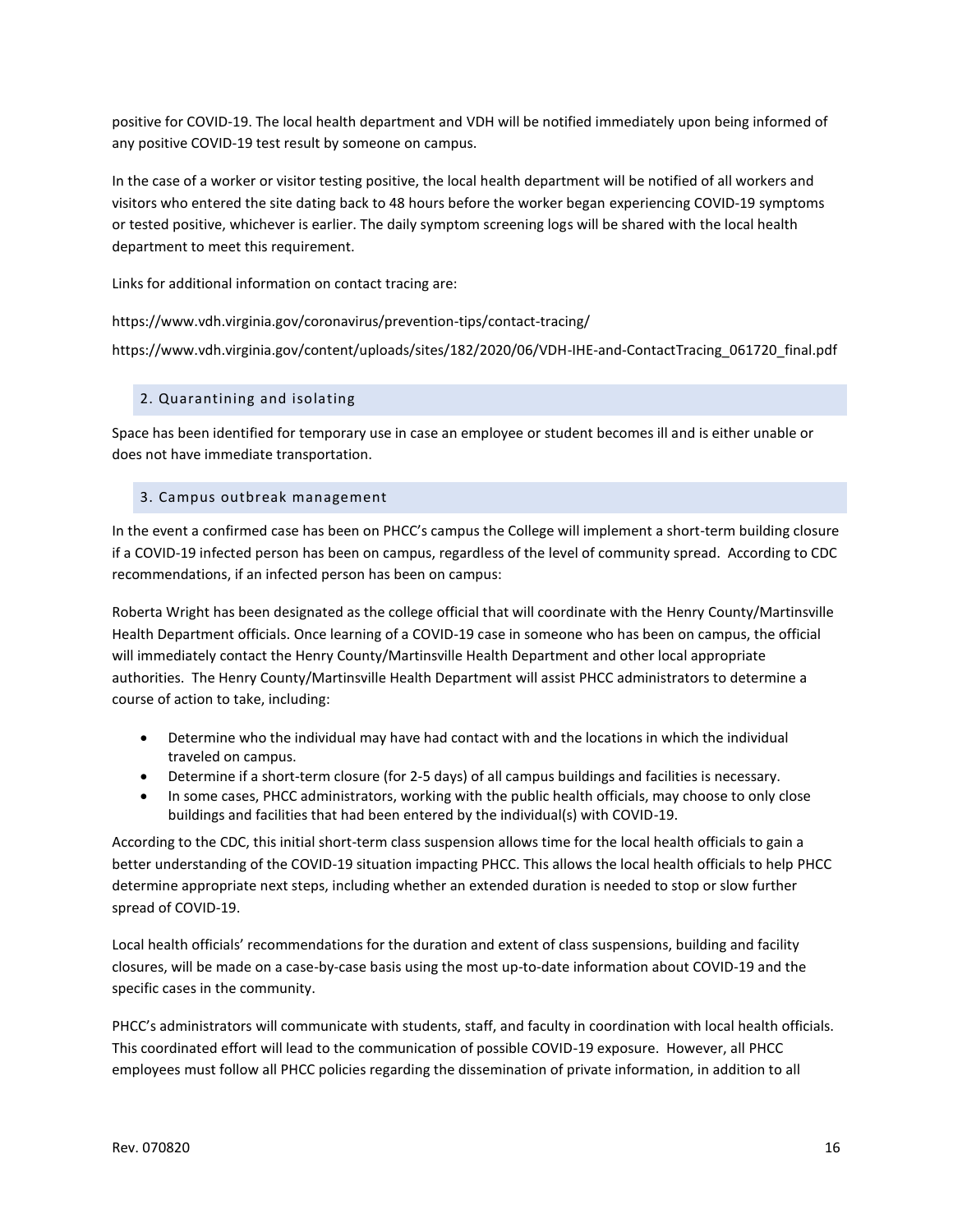requirements related to the Family Educational Rights and Privacy Act (FERPA) and the Health Insurance Portability and Accountability Act (HIPAA).

<span id="page-17-0"></span>4. Partnership with local health systems to assure care for symptomatic individuals as needed. (e.g. a local health system representative could serve on the COVID-19 team)

PHCC will partner with the VDH for contact tracing. PHCC will refer individuals to local health care providers and local health departments as needed.

### <span id="page-17-1"></span>D. SHUTDOWN CONSIDERATIONS IF NECESSITATED BY SEVERE CONDITIONS AND/OR PUBLIC HEALTH GUIDANCE

<span id="page-17-2"></span>1. Plans regarding the criteria and process for campus dismissals or shutdowns. Decisions regarding dismissals and shutdowns should be made in consultation with local and state public health officials.

If a person is suspected or confirmed to have COVID-19, Patrick Henry Community College will close off any areas used for prolonged periods of time by the sick person:

- Wait 24 hours before cleaning and disinfecting to minimize potential for other employees being exposed to respiratory droplets. If waiting 24 hours is not feasible, wait as long as possible.
- During this waiting period, open outside doors and windows to increase air circulation in these areas.

If it has been 7 days or more since the sick person used the facility, additional cleaning and disinfection is not necessary. Continue routinely cleaning and disinfecting all high-touch surfaces in the facility according to the CDC recommendations.

Roberta Wright has been designated as the college official that will coordinate with the Henry County/Martinsville Health Department officials. Once learning of a COVID-19 outbreak on campus, she will immediately contact the Henry/Martinsville public health officials. These officials will assist PHCC administrators to determine a course of action to take, including:

- Determining if a short-term closure (for 2-5 days) of all campus buildings and facilities is needed.
- In some cases, PHCC administrators, working with the Henry County/Martinsville public health officials, may choose to only close buildings and facilities that had been entered by the individual(s) with COVID-19.

According to the CDC, this initial short-term class suspension allows time for the local health officials to gain a better understanding of the COVID-19 situation impacting PHCC. This allows the local health officials to help PHCC determine appropriate next steps, including whether an extended duration is needed to stop or slow further spread of COVID-19.

Local health officials will contact the Virginia Department of Health with any positive cases locally. In turn, the VDH may engage contact investigators and contact tracers to provide guidance, education, resources, and tracking. Patrick Henry Community College faculty will take attendance during each course or lab per normal attendance guidelines. The attendance logs will be used to assist the Virginia Department of Health contact investigators or tracers should the need arise.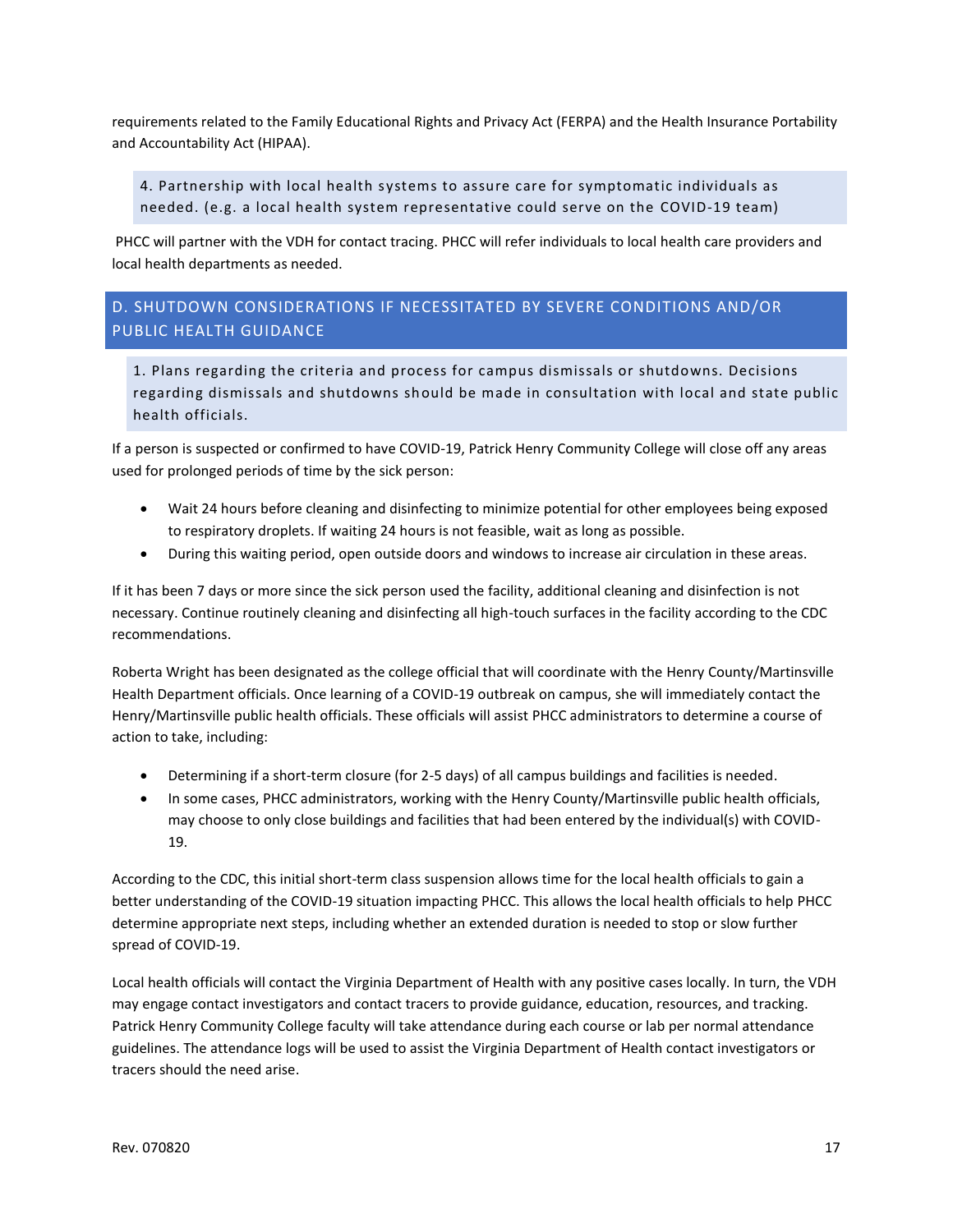Area supervisors will keep daily attendance of employees on campus, so that PHCC can assist the Virginia Department of Health contact investigators and tracers in the event of a COVID-19 infected person on campus.

Local health officials' recommendations for the duration and extent of class suspensions, building and facility closures, will be made on a case-by-case basis using the most up-to-date information about COVID-19 and the specific cases in the community.

<span id="page-18-0"></span>2. Nature of reduced campus activity in the event of severe conditions/public health direction or guidance.

If local health officials report that there are multiple cases in the college community, the college may need to implement additional strategies in response to prevent spread in the community, but the college should continue using the strategies implemented when there was no community transmission. These additional strategies include:

- Coordinate with local public health officials. This should be a first step in making decisions about responses to the presence of COVID-19 in the community. Health officials can help the college determine which set of strategies might be most appropriate for their specific community's situation.
- Implement multiple social distancing strategies. Select strategies based on feasibility given the unique space and needs on college campuses. College administrators are encouraged to think creatively about all opportunities to increase the physical space between students and limit interactions in large group settings.
- Cancel large gatherings. Cancel activities and events such as athletic events or practices, or special performances for groups of 50 people or more. Cancel events for groups of 20 people or more if attendees are at increased risk for severe illness from COVID-19
- Cancel or modify courses where students are likely to be in very close contact, such as lecture courses with close seating, or music or physical activity classes where students are likely to be in proximity.
- Increase space between desks. Where possible, rearrange desks to maximize the space between students. Turn desks to face in the same direction (rather than facing each other) to reduce transmission caused from virus-containing droplets (e.g., from talking, coughing, sneezing).
- Consider ways to accommodate the needs of students and staff at higher risk of severe illness with COVID-19. Consider if and how to honor requests of students or staff who may have concerns about being on campus due to underlying medical conditions or those of others in their home.
- Consider extended in-person class suspension. In collaboration with local public health officials, implement extended class suspension and event/activity cancellations (e.g., suspension/cancellations for longer than two weeks). This longer-term, and likely broader-reaching, strategy is intended to slow transmission rates of COVID-19 in the community. During extended class suspensions, also cancel extracurricular group activities and large events.
- <span id="page-18-1"></span>3. Considerations regarding student health and safety on campus versus returning home.

PHCC does not provide student housing. PHCC will promote stay at home if ill; send home if symptoms present.

<span id="page-18-2"></span>4. Communications plan for dismissals/shutdowns.

Should transmission rates increase, the COVID-19 coordinator/campus team will monitor the situation by communicating with local and state health officials and review media sources in order to provide appropriate information to the college community. College officials may temporarily close the college if such closure serves the best interest of the college community.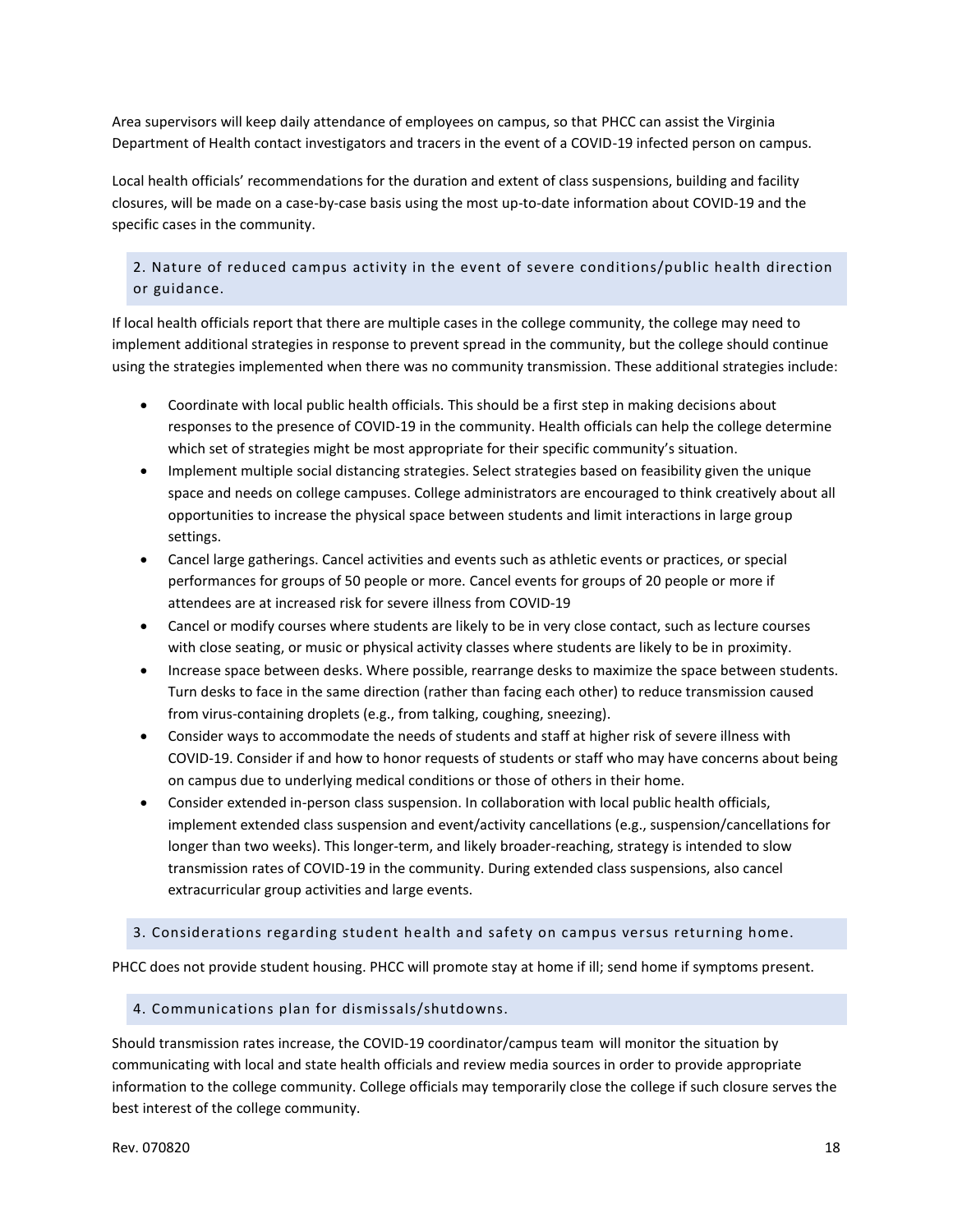Patrick Henry Community College will inform the college community of plans to provide continuity of operations that will minimize disruption to campus operations. Such continuity measures may include requiring and/or permitting employees to transition to temporary telework through a telework agreement; modifying or shifting responsibilities and duties based on College needs and access to the campus; or modifying or altering normal working hours and schedules.

Other measures may include implementing new safety and sanitary measures at the workplace based on current and applicable recommendations by the VDH, CDC or any other state or federal agency, and in compliance with any Executive Orders issued that would require such measures. Students and employees will be notified of specific measures and may be asked to acknowledge receipt and understanding of those measures as well as agreement to abide by them.

The President, college spokesperson and if possible, in collaboration with the COVID-19 coordinator/campus team will inform the college community of plans to provide continuity of operations/instruction that will minimize educational and social disruption.

The COVID-19 coordinator/campus team may require infected persons to isolate themselves from the college community until the danger of infection is no longer present.

The COVID-19 coordinator/campus team will consult with local and state health officials to provide any specific instructions for individuals returning to the college following an outbreak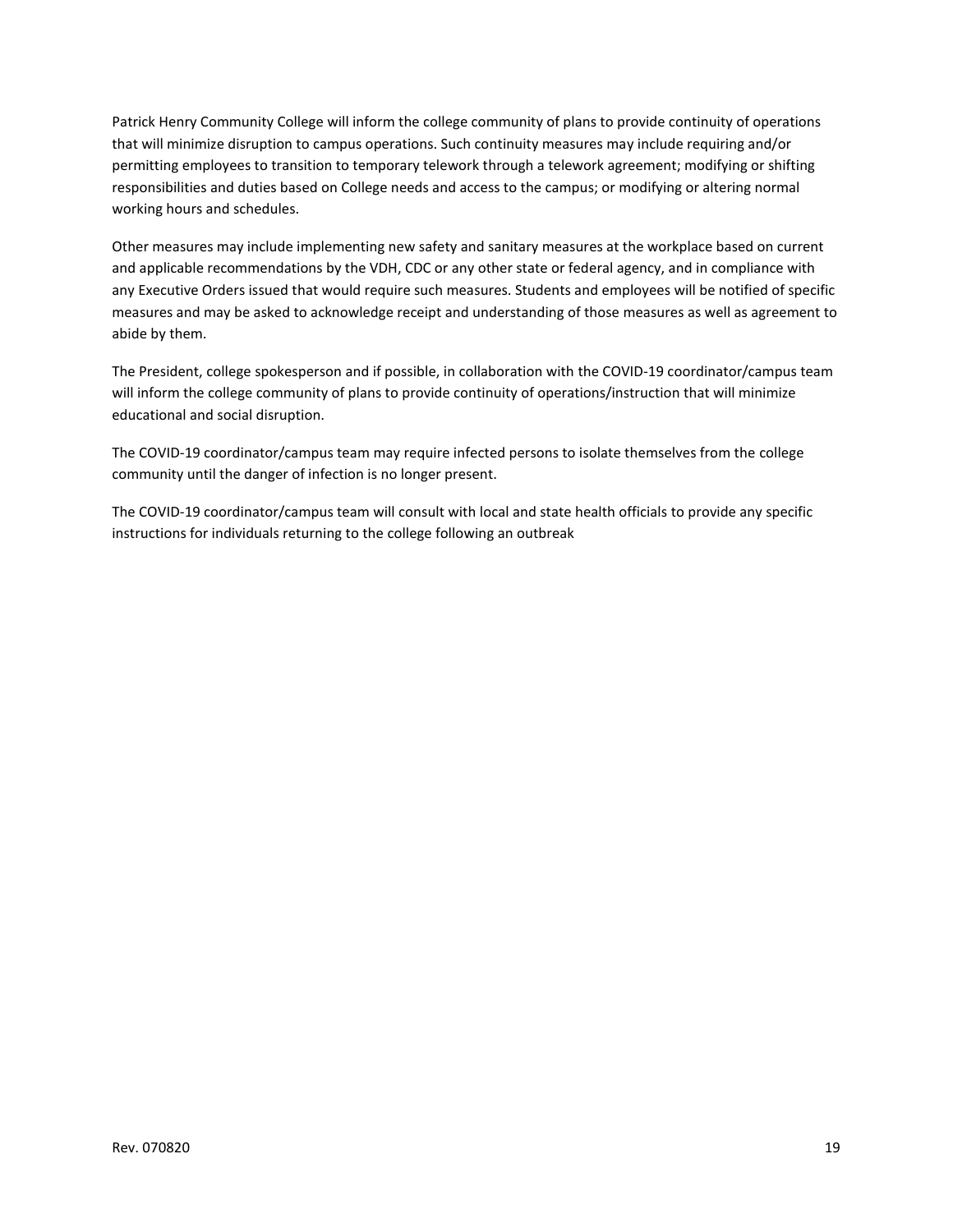### <span id="page-20-1"></span><span id="page-20-0"></span>E. APPENDIX

1. Health Screening Questions

### **Patrick Henry Community College**

### **Campus Access COVID-19**

Campus Building: **Date: Date: Date: Date: Date: Date: Date: Date: Date: Date: Date: Date: Date: Date: Date: Date: Date: Date: Date: Date: Date: Date: Date: Date: Date: Date** 

**THIS IS A TEST**

**In order to access campus, we are asking that you attest to the following statements:**

**I have not been exposed or had close contact to any individuals who have been ill with respiratory illness within the last 14 days, who are under investigation for COVID-19, or who have tested positive for COVID-19**

#### A close contact is defined as a person who:

- provided care for the individual, including healthcare workers, family members or other caregivers, or who had other similar close physical contact **without consistent and appropriate use** of personal protective equipment **OR**
- who lived with or otherwise had close prolonged contact (within 6 feet) with the person while they were infectious **OR** had direct contact with infectious bodily fluids of the person (e.g. was coughed or sneezed on) while not wearing recommended personal protective equipment?

**I have not traveled to or been in close contact with individuals who recently returned from a country where the CDC has issued a Level 3 travel health notice**

**I have not experienced any of the following new symptoms in the last 48 hours: Fever, Cough or Shortness of Breath**

By signing below, you are attesting that the statements above reflect your current health condition and that you believe your entry to this facility will not create any COVID-19 health risks to others. In the event there is a report of a positive COVID-19 contact on the day of your visit to the campus you will be notified.

| <b>Printed Name:</b> |  |
|----------------------|--|
|                      |  |

**Signature:**  $\blacksquare$ 

**Telephone Number: \_\_\_\_\_\_\_\_\_\_\_\_\_\_\_\_\_\_\_\_\_\_\_\_\_\_\_\_\_\_\_\_\_\_\_\_\_\_\_\_\_\_\_\_\_\_\_\_**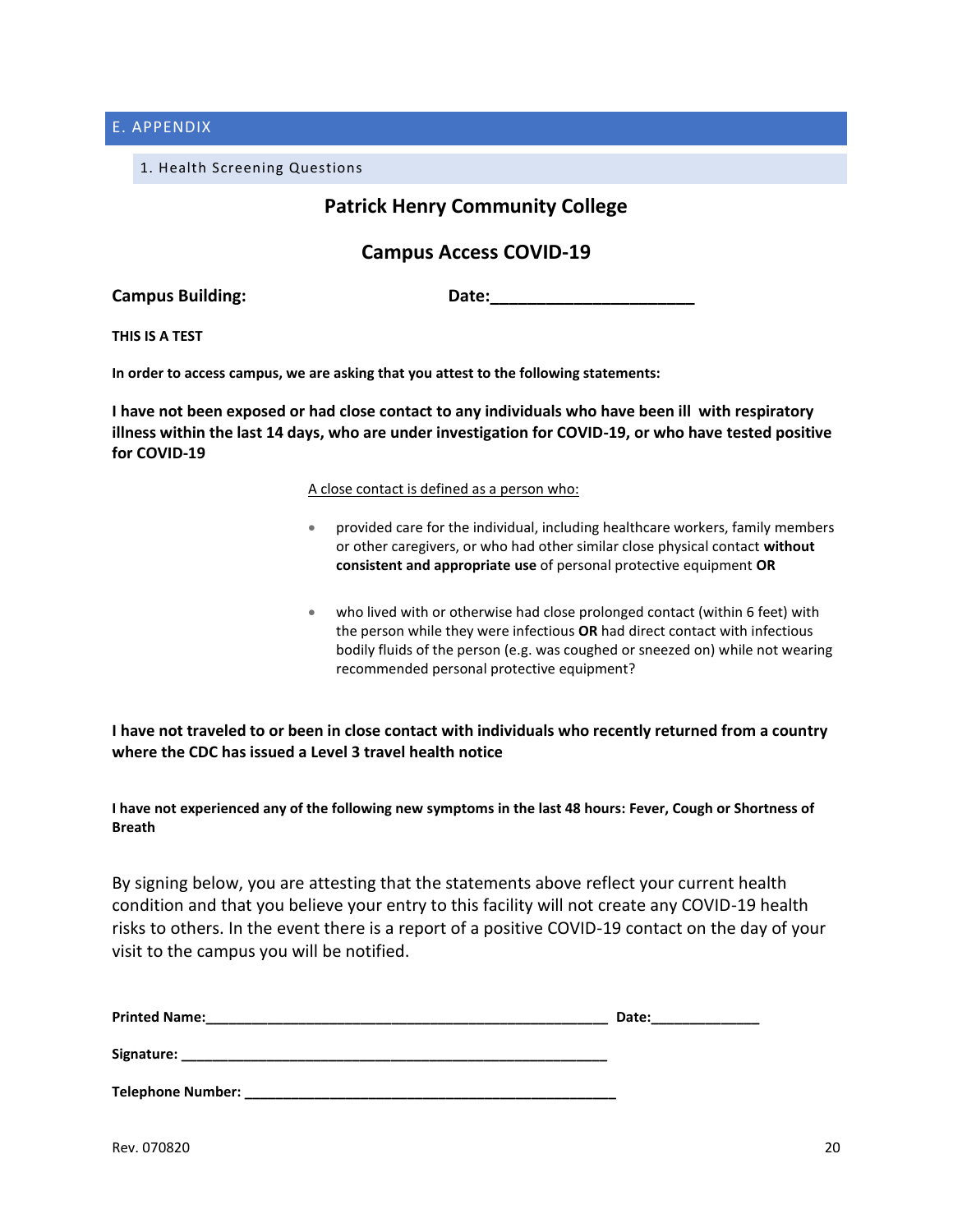### <span id="page-21-0"></span>2. Student Health Safety Agreement

COVID 19 RETURN TO IN-PERSON CLASS



Student Health Safety Agreement

The health and well-being of our students, instructors and staff is a top priority. With the current and uncertain future of the COVID 19 Pandemic outbreak, it imperative we follow very specific guidelines until such time as the Pandemic ends.

This document provides guidelines for keeping students, instructors, and college staff safe during the current COVID 19 pandemic for all in-person classes. As a condition for your return to class, you will be expected to practice and follow these guidelines consistently for the safety of not only yourself, but for others you will encounter at the college.

### For my safety, the College will do the following:

- Maintain a commitment to keeping educational interruptions to a minimum and helping students stay on track to complete their programs of study;
- Initiatestepstomitigatetheriskandoftransmissionincludingthoroughcleaninganddisinfectingof classroom/labareasatthe conclusion of classes;
- Provide hand sanitizers on campus;
- Provide regular cleaning/disinfecting of common areas such as water fountains and restrooms;
- Quickly respond to student concerns and/or questions as they may arise, and;
- Adapt, adjust, or change procedures or polices to adhere to CDC, state, or federal policy/guidelines.

### Student Expectations:

#### As a student, I agree to the following conditions to return to class:

- 1. Iwill not come to class sick or stayifIfeel sick,regardlessofsymptoms.Iwill contactmy instructorsothathe/sheisawareandcan make instructional accommodations for the instructional accommodations is the following conditions to return to class:<br>I will not come to class sick or stay if I feel sick, regardless of symptoms. I will contact my instruc provided me with contact information, I will ask or contact the Dean of Students office;
- 2. I will not come to class if I have been exposed to someone with COVID 19 ortraveled to an area with a high incidence COVID 19. I will quarantineperCDCguidelines. Iwillnot comeback toclassuntilIhavequarantinedforaminimumof14days.Iwill contactmy instructor so that he/she is aware and may make instructional accommodations if appropriate, until I return to class;
- 3. If after attending a class, I find out that I was exposed to someone with COVID 19 outside of class, I will contact my instructor immediately and quarantine per CDC guidelines. I will not come back to class until I have quarantined for atleast 14 days. My instructor may make instructional accommodations if appropriate. I will stay in touch with my instructor until I return to class;
- 4. If I am diagnosed with COVID 19 I will not come to class. If I recently attended class, I will advise my instructor immediately of my If after attending a class, I find out that I was exposed to someone with COVID 19 outside of class, I will contact my instructor immediately and quarantine per CDC guidelines. I will not come back to class until I have qu have fully recovered ORIam 14-days post-diagnosis and symptom-free and (2) contact the Dean of Students office prior to returning.
- 5. I will practice Social/Physical Distancing and will not congregate before, during, and after class, as well as during breaks. I will not loiter or socialize on campus and will leave the campus when not engaged in active course-related activity;
- 6. I will wear a protective face covering (mask) to all in-person classes. This will be required for class admission until such time as I am directed to discontinue. Other Personal Protective Equipment (PPE) may be required by the college or by my instructor. Failure to wear a face covering and required PPE while on campus may result in being asked to leave as well as possible dismissal from class;
- 7. Iwill be prepared if this in-person class is moved online. In the event of a new outbreak or change in state guidelines, I understand it is possible my class may be moved online, fully or partially. I understand that if my class is moved online, I will need access to technology and internet with as little as 24 hours' notice; and,
- 8. RECOMMENDATION: I should sign up for the PHCC Alert so that I will receive school-wide bulletins and update TEXTS/EMAILS not only about closing, but other emergency information I should know. For the latest emergency closing information, please sign up for PHCC Alert by visiting http://alert.patrickhenry.edu/.

### **Signature**

By signing below, I agree to the above Student Expectations as a condition of returning to campus for in-person classes. If, at any time, I fail to follow any of these conditions, I understand I may be dismissed from my class without a refund. This agreement will become part of the class record.

PRINTED NAME DATE DESCRIPTION OF SIGNATURE SIGNATURE AND SERVICE OF SERVICE OF SIGNATURE OF SERVICE OF SERVICE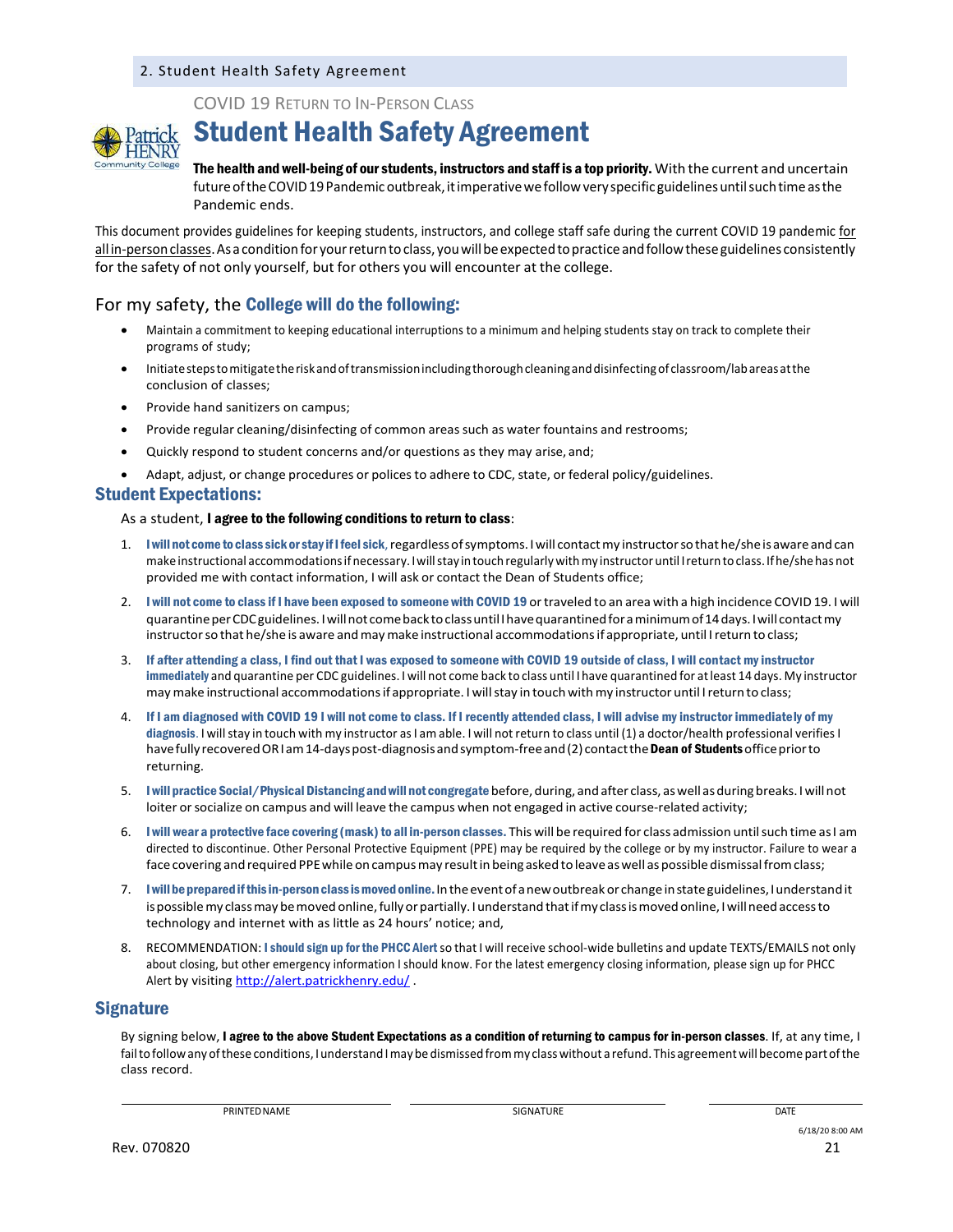#### <span id="page-22-0"></span>3. Employee Health Safety Agreement

**COVID-19 RETURN TO WORK ON CAMPUS** 



# **Employee Health Safety Agreement**

The health and well-being of our students, instructors and staff is a top priority. With the current and uncertain future of the COVID-19 Pandemic outbreak, it imperative we follow very specific guidelines until such time as the Pandemic ends.

This document provides guidelines for keeping students, instructors, and college staff safe during the current COVID-19 pandemic as we re-open campus and transition to in-person labs and classes. You will be expected to practice and follow these guidelines consistently for the safety of not only yourself, but for others you will encounter at the college.

### For my safety, the College will do the following:

- Maintain a commitment to keeping educational interruptions to a minimum and helping students stay on track to complete their programs of study:
- Initiate steps to mitigate the risk and of transmission of COVD-19, including thorough cleaning and disinfecting of classroom/lab ٠ areasatthe conclusion of classes;
- Provide hand sanitizers on campus;
- Provide regular cleaning/disinfecting of common areas such as water fountains and restrooms; ٠
- Quickly respond to student and employee concerns and/or questions as they may arise, and;
- . Adapt, adjust, or change procedures or polices to adhere to CDC, state, or federal policy/guidelines.

### **Employee Expectations:**

#### As an employee, I agree to the following:

- 1. I will not come to work sick or stay if I feel sick, regardless of symptoms. I will contact my supervisor so that he/she is aware and can make accommodations if necessary. I will stay in touch regularly with my supervisor until I return to work. If he/she has not provided me with contact information, I will ask or contact the Human Resources office;
- 2. I will not come to work if I have been exposed to someone with COVID-19 or traveled to an area with a high incidence of COVID-19. I will guarantine per CDC guidelines. I will not come back to work until I have quarantined for a minimum of 14 days. I will contact my supervisor so that he/she is aware and may make accommodations if appropriate, until I return to work;
- 3. If after attending work, I find out that I was exposed to someone with COVID-19 outside of work, I will contact my supervisor immediately and quarantine per CDC guidelines. I will not come back to work until I have quarantined for at least 14 days. My supervisor may make accommodations if appropriate. I will stay in touch with my supervisor until I return to work;
- 4. If I am diagnosed with COVID-19 I will not come to work. If I recently attended work, I will advise my supervisor immediately of my diagnosis. I will stay in touch with my supervisor as I am able. I will not return to work until (1) a doctor/health professional verifies I have fully recovered OR I am 14-days post-diagnosis and symptom-free and (2) contact the Human Resources Office prior to returning.
- 5. I will practice Social/Physical Distancing and will not congregate before, during, and after work, as well as during breaks. I will not loiter or socialize on campus and will leave the campus when not engaged in active work-related activity;
- 6. I will wear a protective face covering (mask) to all in-person functions. This will be required for work admission until such time as I am directed to discontinue. Other Personal Protective Equipment (PPE) may be required by the college or by my supervisor. Failure to wear a face covering and required PPE while on campus may result in being asked to leave;
- 7. I will be prepared if campus re-closes. In the event of a new outbreak or change in state guidelines, I understand it is possible my work may be moved online, fully or partially. I understand that if my work is moved online, I will need access to technology and Internet with as little as 24 hours' notice; and,
- 8. RECOMMENDATION: I should sign up for the PHCC Alert so that I will receive school-wide bulletins and update TEXTS/EMAILS not only about closing, but other emergency information I should know. For the latest emergency closing information, please sign up for PHCC Alert by visiting http://alert.patrickhenry.edu/.

### **Signature**

By signing below, I agree to the above Employee Health Safety Agreement. If, at any time, I fail to follow any of these conditions, I understand I may be sent home from work. This agreement will become part of my employee record.

**PRINTED NAME**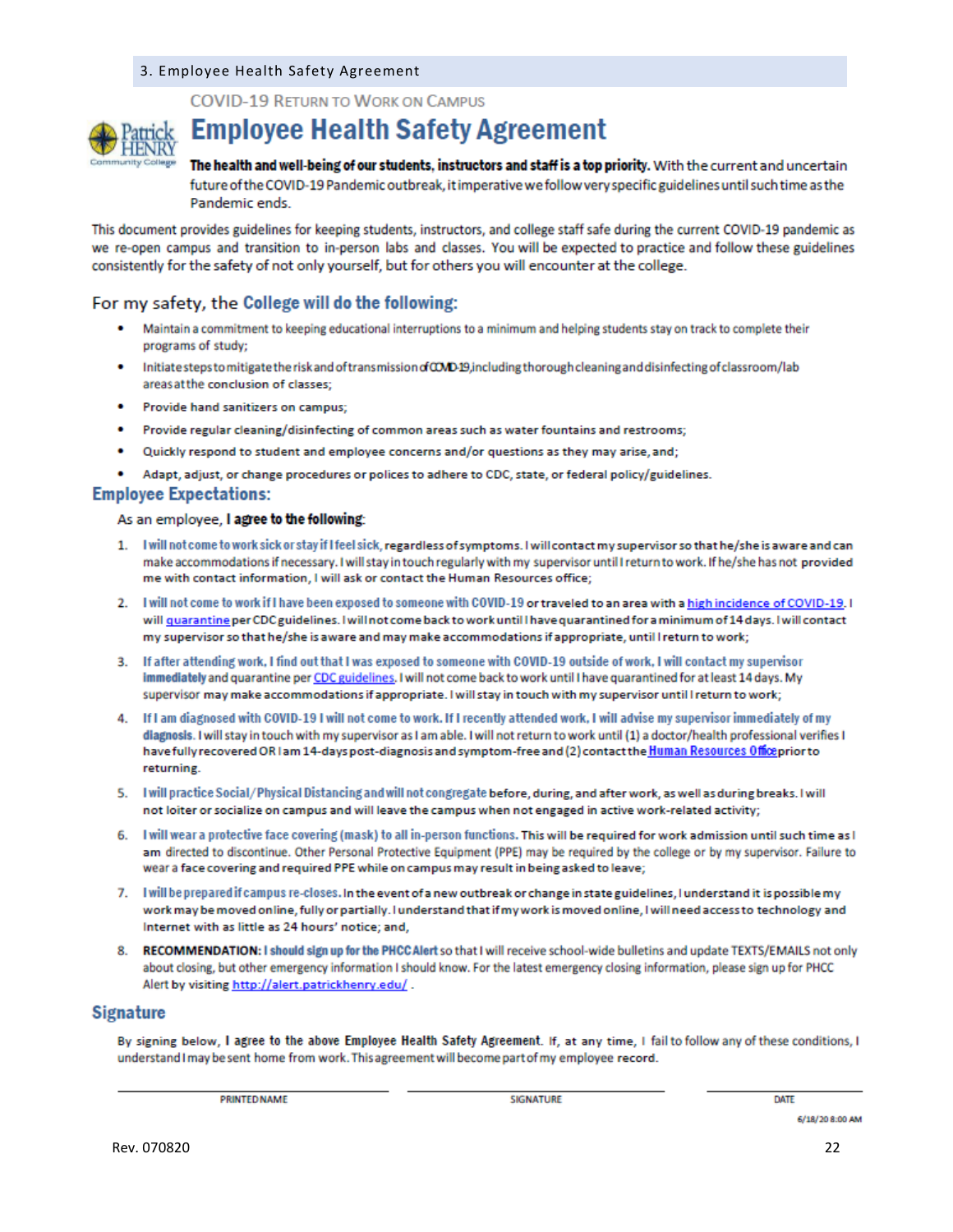### **PHCC ATHLETICS COVID-19**

### **ATHLETIC SAFETY PROTOCOL**

### **FALL 2020**

<span id="page-23-0"></span>In March, the 2019-20 academic and athletic year changed abruptly for everyone. As the COVID-19 pandemic spread across the country and world, several of PHCC's athletic sports teams saw their seasons end, while those spring sport student-athletes and coaches saw their championship hopes cut short. The closure of campus required students and faculty to transition to remote learning. Athletics department staff quickly responded to help support the Patriots make the transition while simultaneously initiating preparations for their highly anticipated return.

Through it all, PHCC Athletics has remained closely engaged with College leadership. The PHCC Athletics Roadmap For Fall 2020 is the result of collaborative information collection, planning and strategic decision making. It relies upon information from the Center for Disease Control and Prevention and the Occupational Safety and Health Administration, as well as the guidance provided by campus leaders and experts, state and local public health officials, and peer institutions. The aim is to help all student-athletes and department employees safely and confidently return to campus to pursue the opportunities for which we have such great passion.

The issues surrounding the pandemic continue to evolve, and this Roadmap is an initial plan that will continue to be updated. PHCC Athletics will closely monitor local, state and national developments and update our standards and safety protocols, as needed. The safety of all Patriot student-athletes, coaches and staff will always be the top priority.

PHCC Athletics will face this challenge head on and aim to defeat it together. We are stronger together; We Are PHAMILY!

## **Returning to the Workplace and to Athletic Activities**

Beginning July 13, the department's facilities will be cleaned and prepared for coaches, studentathletes and athletics personnel to return to campus in a coordinated and phased process to better manage facility preparation, density, and distribution of important supplies. The needs and timelines for its student-athletes and staff vary across competition seasons. Therefore, each sport has a return plan for staff members, while head coaches have collaborated with the Athletic Director to plan and coordinate the return of coaching staffs and student-athletes.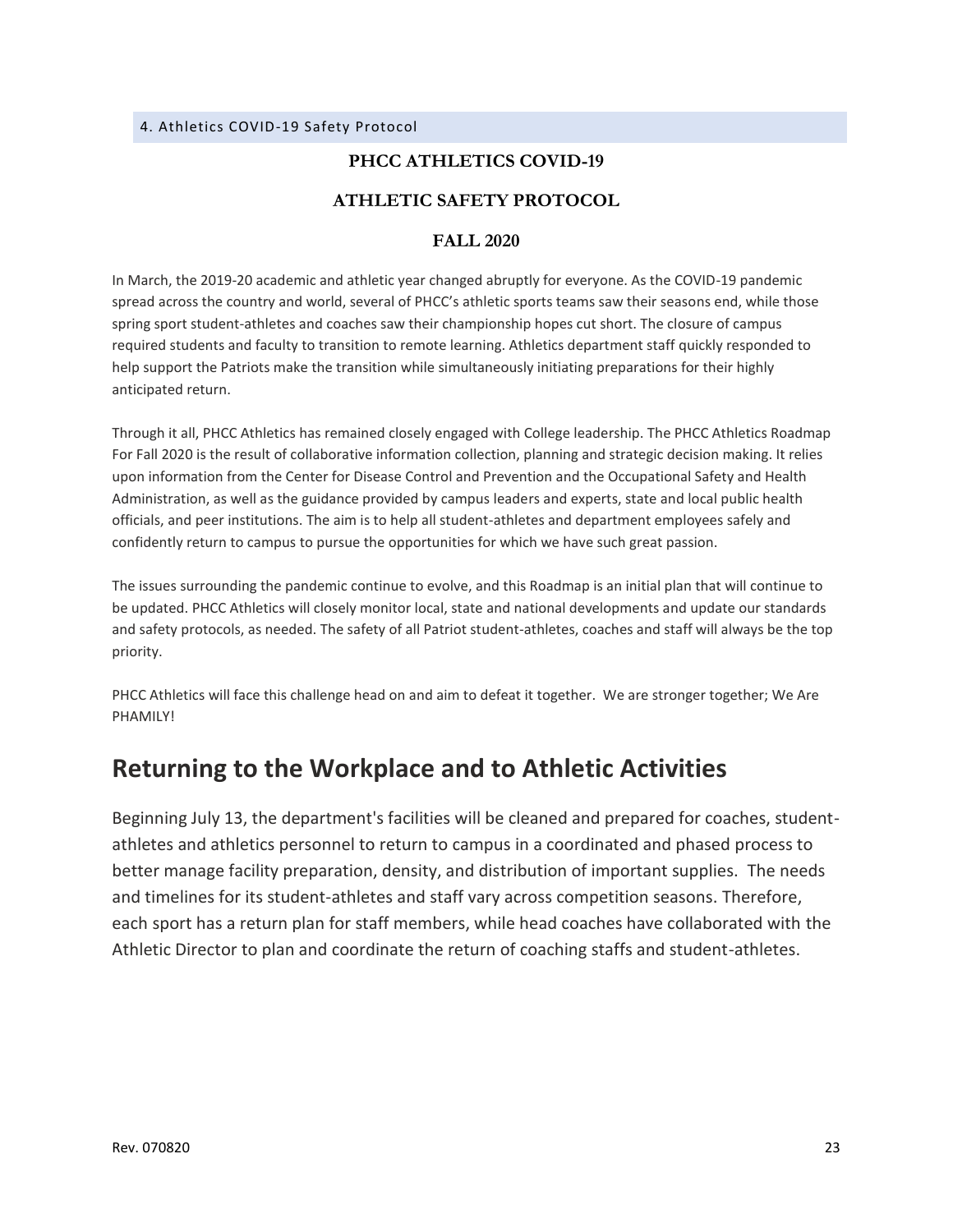**Current Schedule**

| Team / Personnel                                        | <b>Date</b>        | <b>Action</b>                                                                                                                                                                                                                                                                             |
|---------------------------------------------------------|--------------------|-------------------------------------------------------------------------------------------------------------------------------------------------------------------------------------------------------------------------------------------------------------------------------------------|
| <b>Facilities</b>                                       | July 13, 2020      | Clean, disinfect and prepare all department facilities.<br>Community protective equipment (CPE) and cleaning<br>supplies will be allocated to ensure proper distribution and<br>availability                                                                                              |
| Athletic Training: JR Smith                             | July 15, 2020      | Prepare for student-athlete arrival                                                                                                                                                                                                                                                       |
| Volleyball, M/W Soccer, M/W Cross<br>Country, Golf      | July 18, 2020      | Can Return for to use Stone Hall Facilities for Scheduled<br>Trainings. Trainings for Baseball, M/W Basketball, Softball,<br>Track and Field, Wrestling will be delayed as Fall Sports take<br>priority. Evaluation of student-athlete must be documented                                 |
| Practice begins for Fall Sports                         | August 1, 2020     | Prepare for return of remaining teams and the 2020-21<br>academic year. Athletic Director will meet with each team<br>individually.                                                                                                                                                       |
| <b>PHCC Athletics Student-Athlete</b><br>Orientation    | August 3, 2020     | Mandatory attendance of all student-athletes. Documents and<br>pertinent COVID information will be handed out and discussed.<br>Proper Social Distancing requirements will be met. Physical for each<br>student-athlete must be collected. Each team will have a certain<br>time to meet. |
| <b>PHCC Fall Semester Begins</b>                        | August 24, 2020    | Online/ Few In-Person Classes                                                                                                                                                                                                                                                             |
| Practice begins for Fall Non-<br>championship sports    | August 31, 2020    | Baseball and Softball, Track and Field, Wrestling                                                                                                                                                                                                                                         |
| Competition begins for Fall Non-<br>championship sports | September 9, 2020  | <b>Baseball and Softball</b>                                                                                                                                                                                                                                                              |
| Practice begins                                         | September 14, 2020 | M/W Basketball                                                                                                                                                                                                                                                                            |
| Practice begins                                         | October 1, 2020    | M/W Indoor Track and Field                                                                                                                                                                                                                                                                |
| <b>Competition Begins</b>                               | October 16, 2020   | M/W Basketball                                                                                                                                                                                                                                                                            |
| Competition ends for Fall Non-<br>championship sports   | October 31, 2020   | <b>Baseball and Softball</b>                                                                                                                                                                                                                                                              |
| Regular season practice begins                          | January 1, 2021    | Wrestling                                                                                                                                                                                                                                                                                 |
| Regular season competition begins                       | January 20, 2020   | Wrestling                                                                                                                                                                                                                                                                                 |

\*Spring sports schedule currently remains the same.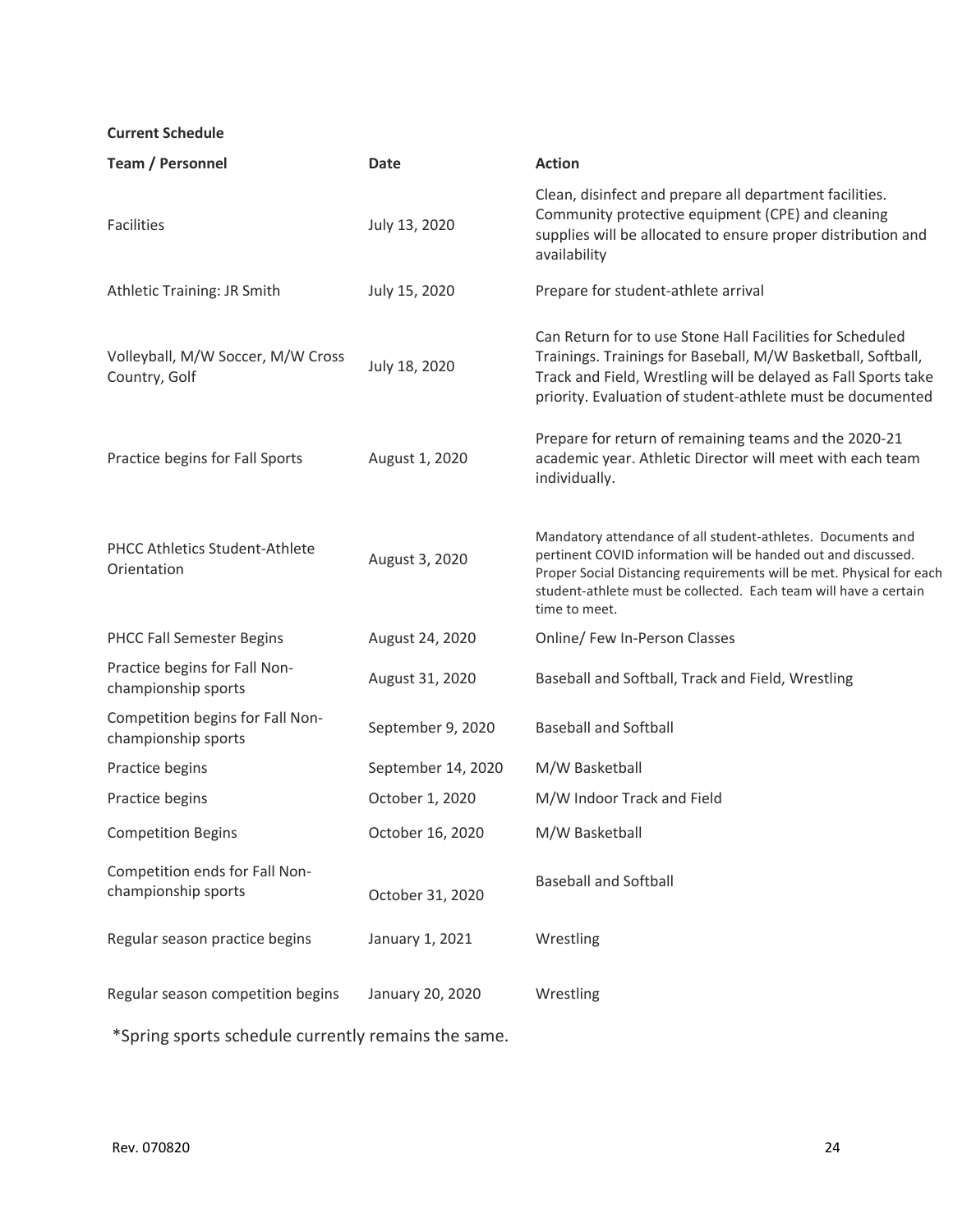Student-athletes should self-quarantine or wear a mask in public and social distance for at least a week prior to returning to PHCC.

# **Testing**

PHCC Athletics will not give COVID-19 tests. However, staff will check and monitor for symptoms. If a student-athlete, coach, or staff has any symptoms, they will be referred to the proper location for testing.

All athletics personnel and student-athletes must self-monitor for symptoms of COVID-19 daily before they arrive on campus or at a practice site. Student-athletes will enter athletics facilities or begin participation in athletics activities, whichever occurs first, at a designated location. Prior to entering these facilities, they will be scanned for temperature readings. If temperature is 100.3 or above, they will not be allowed entrance.

JR Smith, Head Athletic Trainer, will continue to evaluate testing and safety protocols for the for all student-athletes.

# **Community Standards for Health and Safety**

The unique nature of intercollegiate athletics instruction, participation and support requires we take additional measures and modify protocols to protect the health and safety of all involved. All department staff and student-athletes are expected to fully comply with these standards.

### **Monitor Symptoms**

Stay home if you are not feeling well. All employees and student-athletes must conduct a daily review of COVID-19 symptoms before arriving on campus or at a practice site. Anyone experiencing any of the following COVID-19 symptoms must not come to campus:

- Cough
- Shortness of breath or difficulty breathing
- Fever
- Repeated shaking with chills
- Muscle pain
- Sore throat
- New gastrointestinal symptoms
- Sudden loss of taste or smell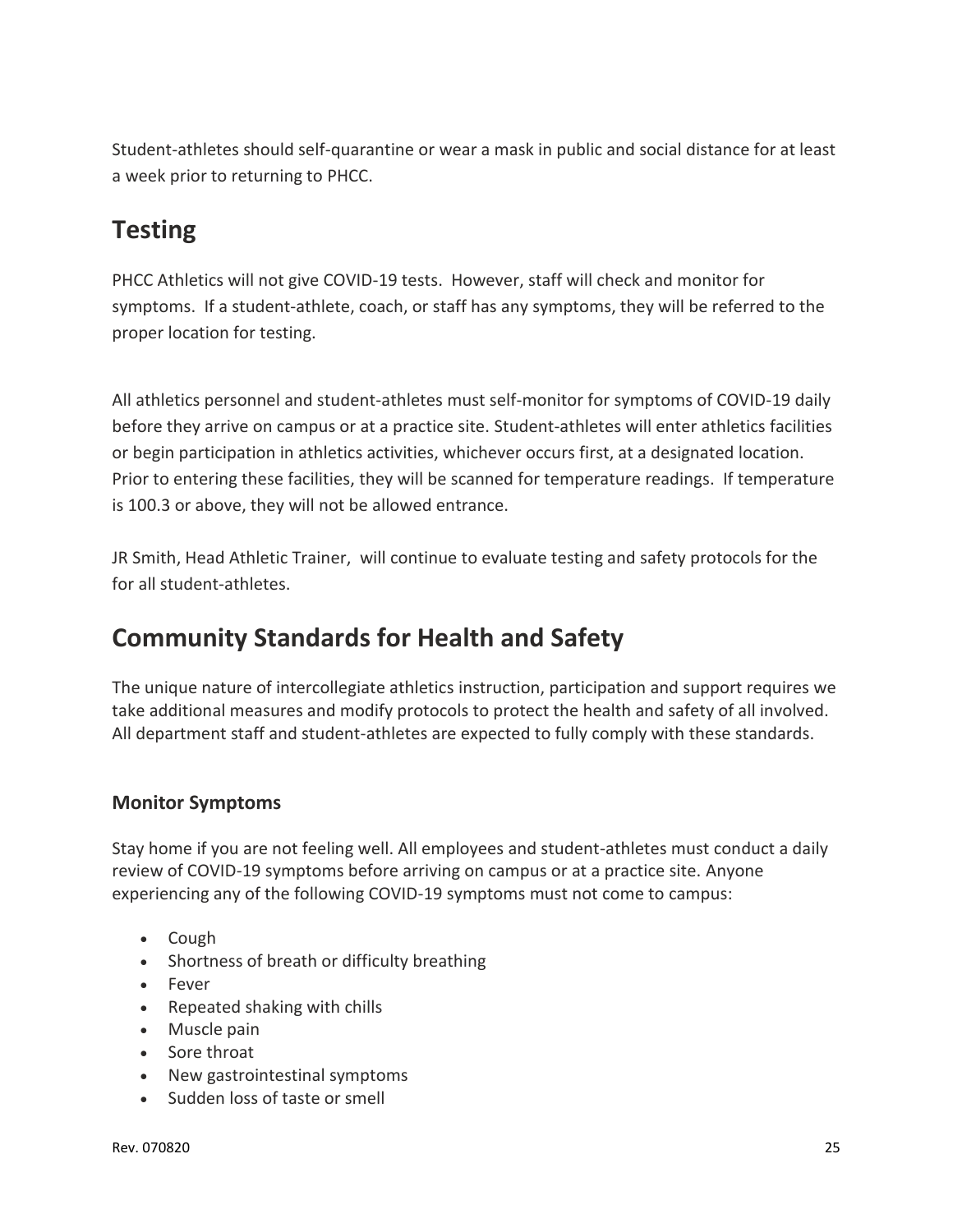Employees experiencing symptoms should notify their health care provider and supervisor. Student-athletes should notify their athletic trainer or their head coach, and Athletic Director. Any individual who has tested positive for COVID-19, who has been referred for testing or who is awaiting test results may not come to campus for any reason until approved to do so by a medical professional.

### **Face Coverings or Masks**

Staff and student-athletes are encouraged to bring their own face coverings or masks but will be provided one by the department if needed.

All employees and student-athletes must wear a face covering or mask when inside a campus facility and in settings where physical distancing measures are difficult to maintain. (e.g., meeting rooms, hallways, and training areas). Face coverings or masks may not be required when a student-athlete is participating in a physical or team activity supervised or conducted by a coach and athletics trainer, but in such cases alternative and appropriate precautions will be taken.

### **Disposable Gloves**

According to the CDC, gloves are not necessary for general use and do not replace good hand hygiene. Frequent hand-washing is considered the best practice for common everyday tasks. Disposable gloves will be provided to facilities staff members and others who frequently exchange objects or materials with the public.

### **Physical Distancing**

All staff and student-athletes should make every effort to maintain appropriate physical distancing – a minimum of 6 feet distance (or 200 square feet per person, or about two arms lengths away) – from others at all times. Avoid assembling or convening in groups of greater than 10 people indoors. For gatherings and meetings that cannot meet these requirements, Zoom or another form of teleconferencing should be used. The only exception to this standard is when student-athletes participate in a physical or team activity supervised or conducted by a coach and athletics trainer and in such cases, alternative and appropriate precautions will be taken.

### **Facility Use**

Department staff will coordinate with PHCC Facilities to ensure all athletic department facilities are thoroughly cleaned and disinfected before student-athletes and employees return. Plans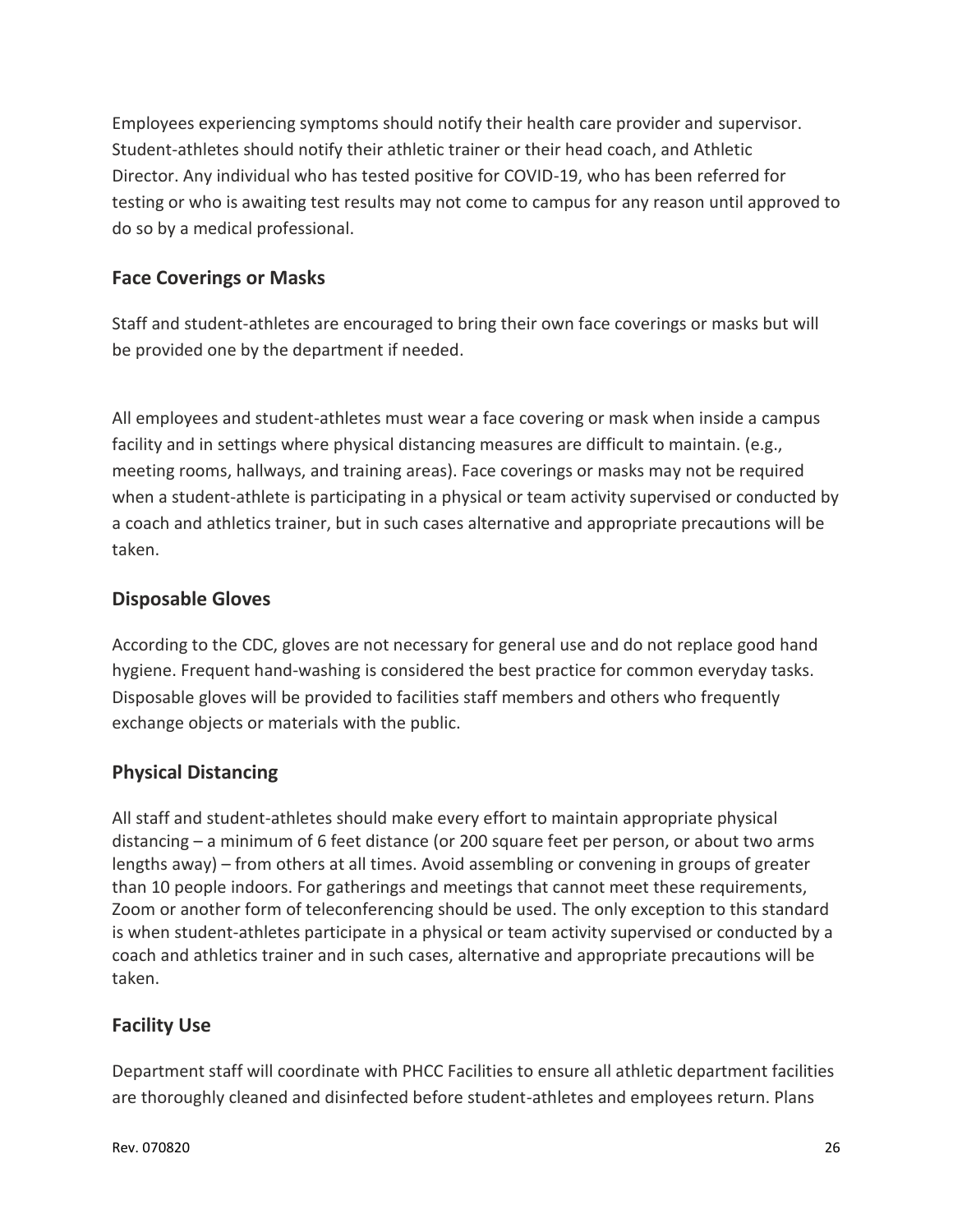for each facility address occupancy limits for offices, shared spaces, elevators and restrooms. Temporary signage and other visual cues communicate important safety information and facilitate proper physical distancing. In some areas, furniture and amenities have been arranged or removed.

Visitors are currently not permitted inside department facilities until further notice. Employees are not permitted to use indoor training facilities for their personal use and attendance at all team activities is limited to essential student-athletes and employees.

### **Practices**

- 1. Pre-Screen
	- 1. Daily temperature scan with PHCC equipment.
- **2.** Temperature before practice
	- 1. 100.3 or over results in removal from building
- **3.** Athlete becomes sick during practice
	- 1. Send home immediately coach will touch base and will alert Athletic Director.

### 4. Hydration

- 1. All athletes bring their own water bottle. Water bottles must not be shared.
- 2. Water coolers will not be made available

### 5. Masks

- 1. Available for teams and officials
- 6. Sanitizers/Wipes
	- 1. Available always
- 7. Athletic Equipment
	- 1. Cleaned before, during, and after
- 8. Workouts
	- 1. Groups must stay together
	- 2. Core group: 4-6 people in each
	- 3. Coaches must schedule according to pre-season, in-season, and post-season
- 9. Roommates
	- 1. List of roommates for all athletes
	- 2. If your roommate has a positive test, roommate quarantined as well
	- 3. Personal hygiene, laundry, dishes, etc. covered during meetings and orientation